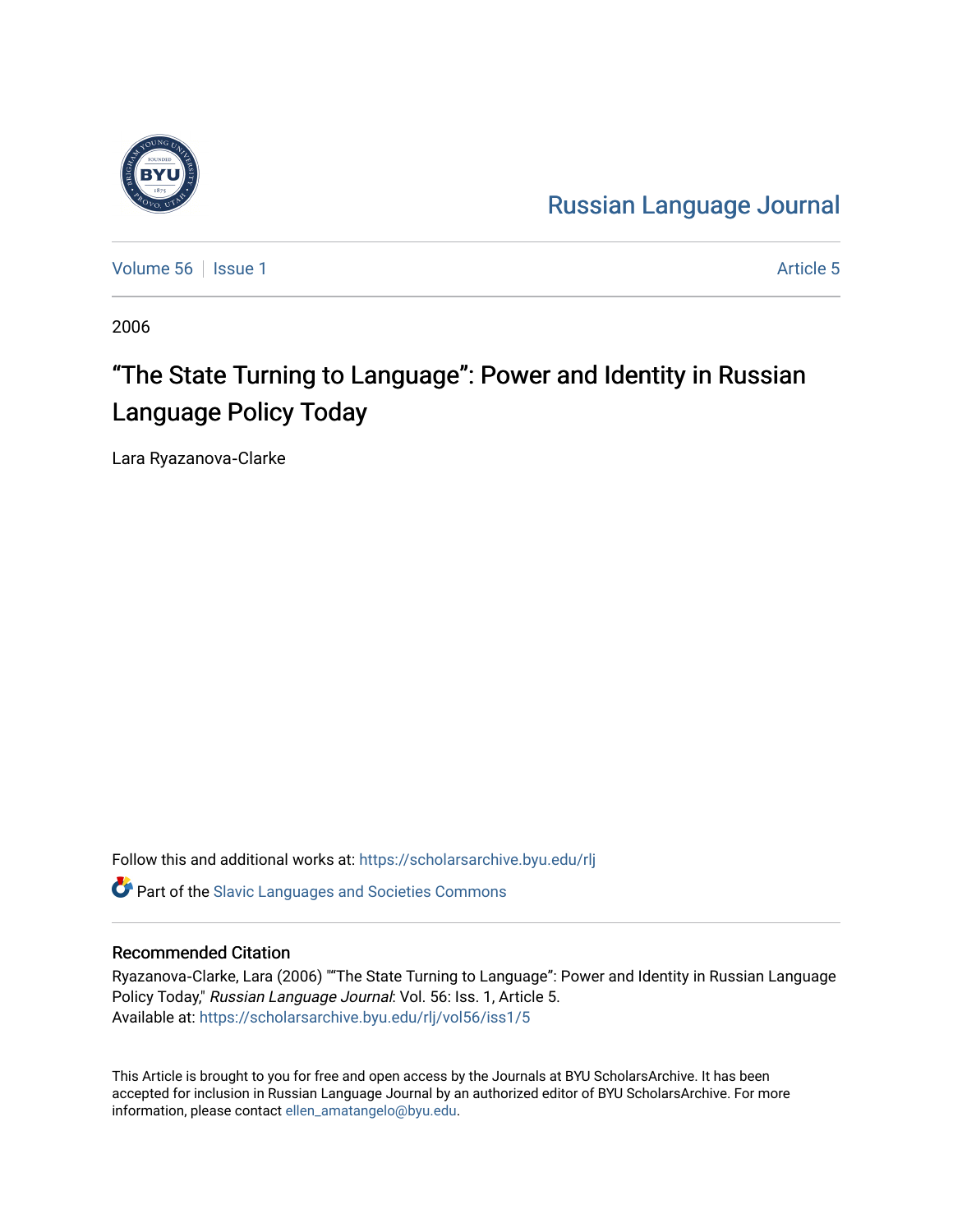## **"The State Turning to Language": Power and Identity in Russian Language Policy Today**

## *Lara Ryazanova‐Clarke*

#### **Introduction**

The first years of the twenty‐first century in Russia saw a considerable rise in the state's regulation of language. In the words of one of the agents of this regulation, Natalia Liashchenko, a Consultant for the Committee for the Nationalities, "Определенный поворот к проблемам русского языка произошел и в органах государственной власти России."[1](#page-1-0) The engagement of the state by way of regulations in the national discussion of the nature and quality of the Russian language demonstrates 'the state power turning to language'.

This paper considers 'state power turning to language' in the light of language policy as a cultural construct. Specifically, the paper addresses how the state has dealt with the issues of metalinguistic discourse<sup>[2](#page-1-1)</sup> - i.e. the official discourse of character and status of the language - for the purposes of reinterpreting the Russian state and national identity during Vladimir Putin's presidency. The data on the new direction in language policy include legal texts, government documents, speeches, interviews, and the Duma debates on language. These sources illustrate attributes of the Russian language are now seen by the state as most relevant to its purposes.

Being a cultural construct, language policy is ultimately grounded in linguistic culture, "the set of behaviours, assumptions, cultural forms, prejudices, folk belief systems, attitudes, stereotypes, ways of thinking about language and religio-historical circumstances associated with a particular language"<sup>[3](#page-1-2)</sup>. It follows from this that official language management does not exist in a vacuum,

<span id="page-1-0"></span> $<sup>1</sup>$  'definite turn towards problems of the Russian language has also taken place within the bodies</sup> of the state power of Russia'; N.V. Liashchenko, "Russkii iazyk i gosudarstvennost", *Analiticheskii vestnik. Seriia: Gosudarstvennoe stroitel'stvo i konstitutsionnye prava grazhdan*, Issue 14, part 1. Moscow, 2002. URL: [http://wbase.duma.gov.ru](http://wbase.duma.gov.ru/) (accessed 8.05.2006).

<span id="page-1-1"></span><sup>2</sup> Lara Ryazanova‐Clarke, "The Crystallization of Structures": Linguistic Culture in Putin's Russia", in: Ingunn Lunde and Tine Roesen (eds), *Landslide of the Norm: Language Culture in Post‐ Soviet Russia*. Slavica Bergensia, 6. Bergen, 2006. (in press)

<span id="page-1-2"></span><sup>3</sup> Harold Schiffman, *Linguistic Culture and Language Policy*, London, 1996, p. 5.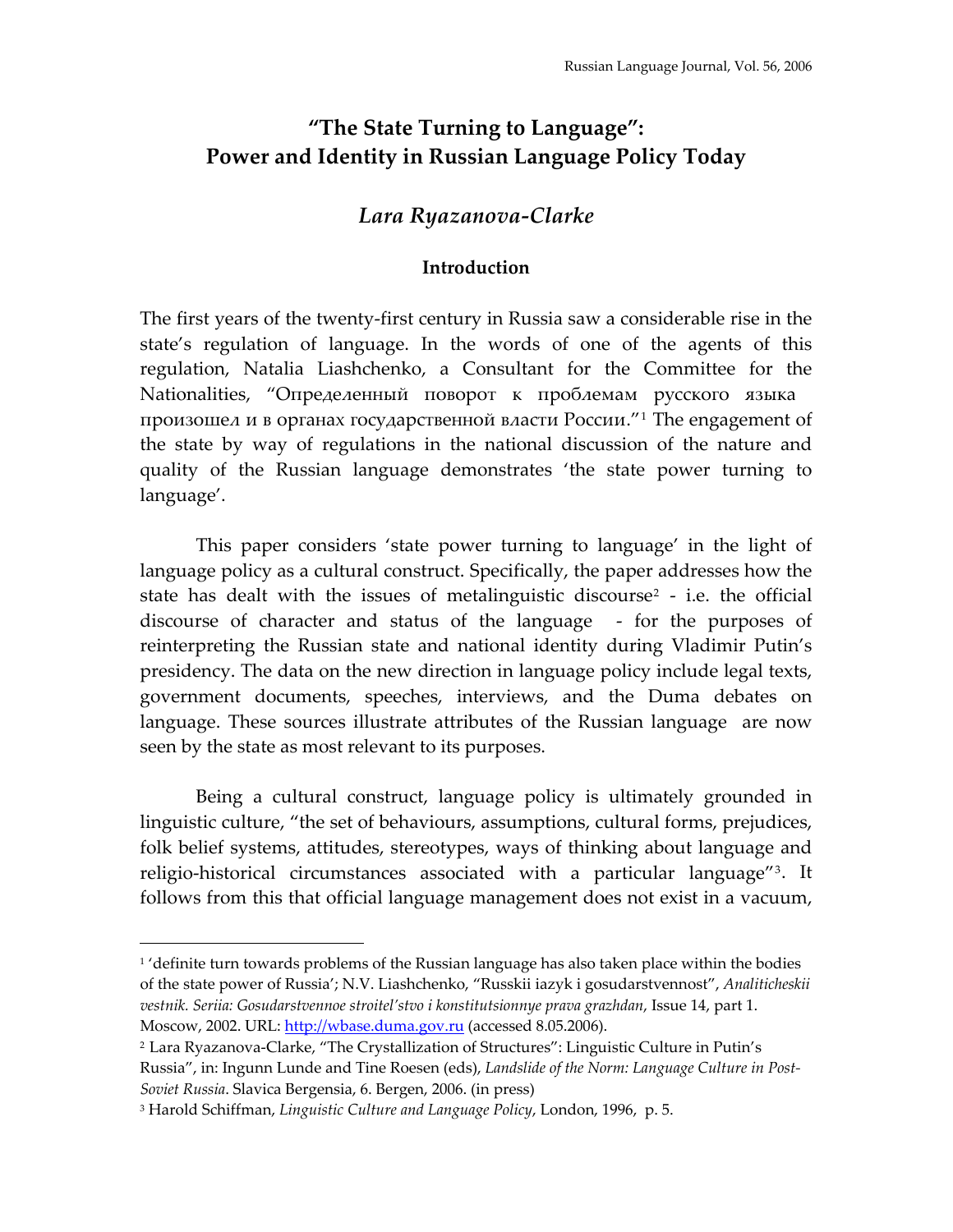but rather is part of the total linguistic landscape of a speech community and of society as a whole. Thus the official language policy in Russia could be viewed as a part of a complex system, in which certain perceptions and attitudes are exchanged between the state and the linguistic culture 'on the ground'. At the level of state power, following certain ideological demands, the vaguely defined folklinguistic perceptions and attitudes circulating within the linguistic culture can be adopted and articulated in order to construct desirable defining characteristics of the nation.

It is rather significant that of all the periods in Russian and Soviet history, it was the period following 2000 when the Russian administration felt it most necessary to intensify the symbolic connection between state power and language. During the Soviet period, despite the measures of Russification implemented under Stalin's rule, the Russian language was never legally regulated by the state. From approximately 1934, Russian became de facto a lingua franca throughout the Soviet Union,<sup>[4](#page-2-0)</sup> but this was never officially recorded in the Soviet jurisdiction. A reason for that might be found in the Soviet veneration of the Marxist‐Leninist doctrine: at the outset of the First World War, the idea of establishing a state/national language was on Imperial Russia's political agenda, but the Bolsheviks vehemently opposed it.<sup>[5](#page-2-1)</sup> In the article of 1914, entitled "Do we need a compulsory state language?" (Нужен ли нам обязательный государственный язык?), Lenin stood against both, 'the reactionary position' of the indivisibility of Russian lands and the 'liberal arguments' of cultural unity and interests of Russian statehood. He continued that the compulsory enforcement of the official language would repel numerous national minorities:

Мы не хотим загонять в рай дубиной. Ибо, сколько красивых фраз о "культуре" вы ни сказали бы, обязательный государственный язык сопряжен с принуждением, вколачиванием... Вот почему русские марксисты говорят, что необходимо: – отсутствие обязательного государственного языка...<sup>[6](#page-2-2)</sup>

<span id="page-2-0"></span><sup>4</sup> Chris Ward*, Stalin's Russia*. London and New York, Edward Arnold, 1993, p. 192.

<span id="page-2-1"></span><sup>5</sup> See: V.P. Neroznak, M.V Oreshkina, R.B. Sabatkoev, "Russkii iazyk v iazykovoi politike Rossiiskoi Federatsii", *Analiticheskii vestnik. Seriia: Gosudarstvennoe stroitel'stvo i konstitutsionnye prava grazhdan*, 2, part 1. Mosсow, 2002.

<span id="page-2-2"></span><sup>&</sup>lt;sup>6</sup> 'We do not want to herd people with a stick to paradise. Because however many beautiful phrases about 'culture' one may use, a compulsory state language is connected with coercion, with beating it in... That is why Russian Marxists say that it is necessary to have no compulsory state language…'; V. I. Lenin, "Nuzhen li obiazatel'nyi gosudarstvennyi iazyk?", in V.I. Lenin,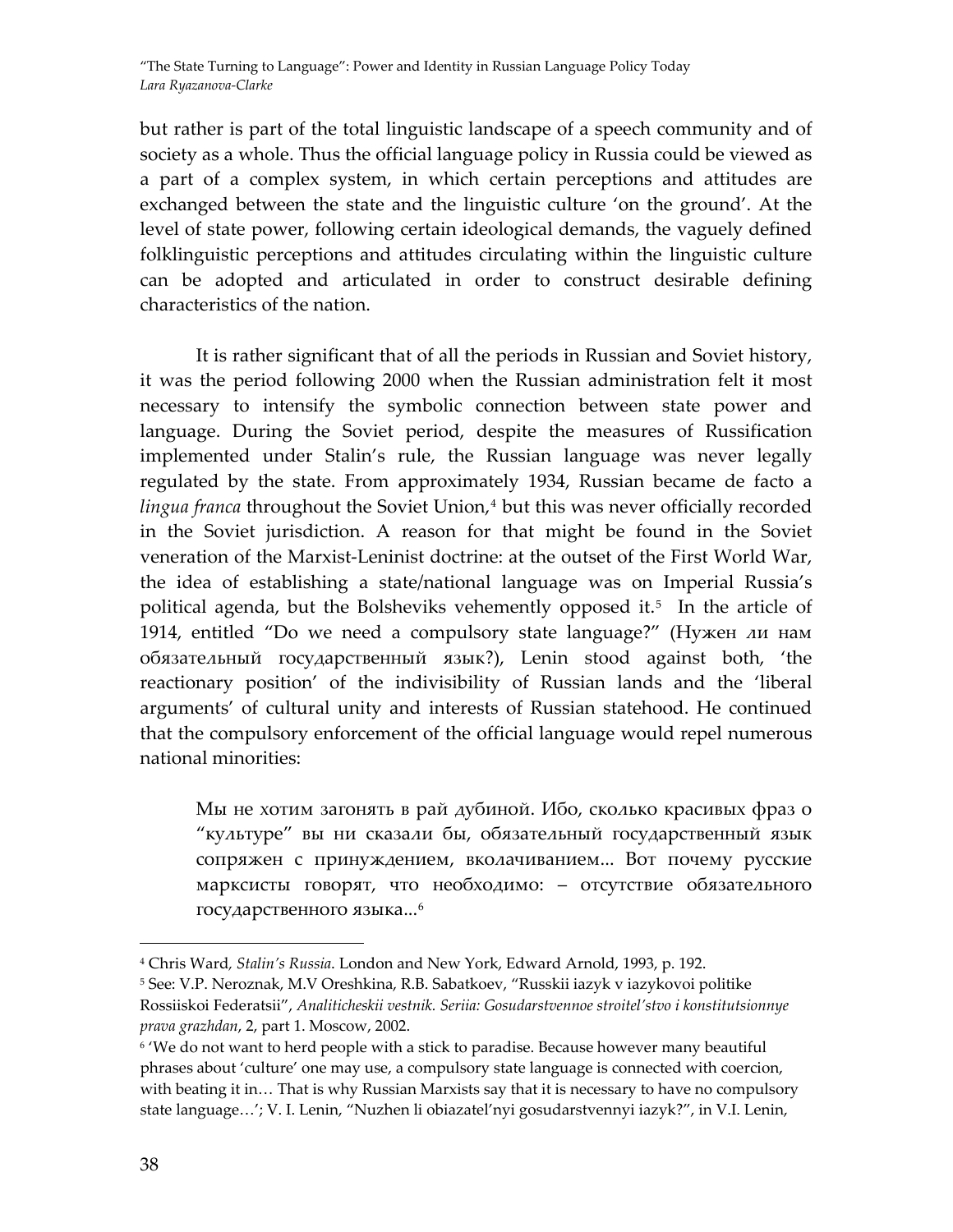It was only when Lenin's legacy was fading, near the end of the Soviet period, that the first law related to the Russian language was issued. The Law on the Languages of the Soviet Union of 1990, whereby Russian was declared the official language of the country (официальный язык), became one of the last laws of the Soviet Union. By then, resisting "the sovereignty parade" by the then Soviet republics was much more urgent for the Soviet state than concern with communist dogma. The language question had moved to the centre of the independence debate, and the dramatic disintegration of Soviet rule, followed by the rise of the post‐Soviet successor states, was performed to a linguistic accompaniment. Subsequently, Russian post‐Soviet legislation almost started with language: the Law on the Languages of the Peoples of the Russian Federation (LLRF) declared Russian to be the state language of the Federation, and this status of the language was written into the constitution (1993). Thus developments at the end of the twentieth century resulting in a redefinition of the Russian nation required that the Russian language serve as one of the nation's and the state's major symbols of power.

The symbolic meanings attached to the national language gained further import under Vladimir Putin's presidency when re-negotiation of the major socio-political principles of the Russian state took place. New doctrines launched in the last six to seven years – such as 'controlled democracy', 'war on terrorism', a revised version of economic reforms, and 'the power vertical' – contributed to the symbolic notion of 'order' that was opposed to the chaotic spirit of the previous decade. Concerns with language management fit well with the state's political needs in this new context. Hence, the government established the Russian Language Council and launched a *Federal Targeted Programme "Russian Language" for 2002‐2005*. These steps were followed by intensive language legislation: new redaction and amendments were made to The LLRF, and in June 2005, after many hours of debates in the Duma chambers and committees, three readings and the Arbitrary Commission, the Law on the State Language of the Russian Federation (LSL)<sup>[7](#page-3-0)</sup> was passed.

The increasing legal regulation of the Russian language ran parallel with the rise of academic debates over the 'state and quality of the language' and

*Sochineniia*. Vol. 17, Moscow: Partizdat TsK VKP(b), 1935, pp.179‐81. Here and further translation is my own.

<span id="page-3-0"></span><sup>7</sup> "Zakon o gosudarstvennom iazyke Rossiiskoi Federatsii", URL:

http://www.adki.ru/gd/proekt/089059GD.SHTM (accessed: 12.07.2005).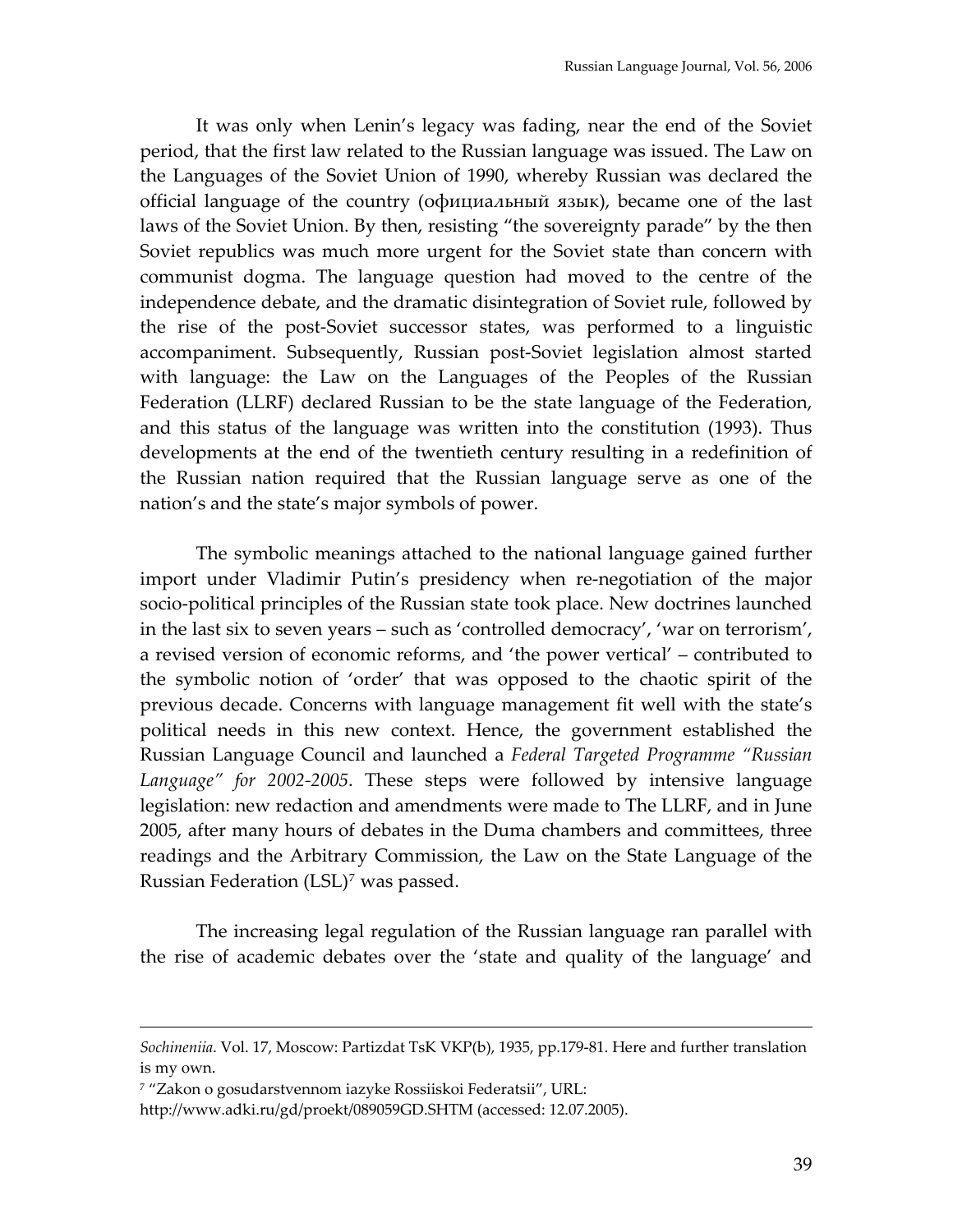heightened public attention the 'Russian national idea'<sup>[8](#page-4-0)</sup>. The quest for a 'national idea' arose from the need felt by the power elites to rediscover and reconstruct the Russian national identity and thereby stabilize the new "Russian nation" after the collapse of the Soviet Union. The Kremlin "political technologists," as well as President Putin himself, have formulated several variants on such an idea, from "patriotism and prosperity guaranteed by the state" to "competitiveness and doubling the national product".[9](#page-4-1)

A search conducted with the use of *Integrum* databases<sup>[10](#page-4-2)</sup> has confirmed the upward trend in discourse on the national idea. In the period between 1992 and 2000, the expression национальная идея appeared in the national press 3871 times and in the regional press 2126 times, in the next six years, from 2000 to 2006, the figures were 7529 and 8235 respectively.[11](#page-4-3)

Because reform and regulation of the Russian language are intrinsically linked to the national idea, $12$  it is clear Russian language policy is now a construction to shape national identity and serve the state.

## **The Russian language and the reinterpretation of statehood**

The ideological ends of Russian language policy in shaping national identity and serving the state have become so pronounced that, as Maksim Krongauz has pointed out , the symbolic meaning of recent language legislation outweighs its legal regulative sense. He calls the LSL a 'partiotic utterance'.[13](#page-4-5) This actually continues a tradition. In the previous epochs, the symbolism of 'the great and mighty' Russian language was connected with the ideology of Russian and then Soviet patriotism and the notion of the Russian and then the Soviet Motherland. In the post-soviet era, as Irina Sandomirskaia puts it, "Motherland is in a state of

<span id="page-4-0"></span> $\overline{a}$ <sup>8</sup> On the connection between the nationalizing efforts and the question of the purification of Russian rising in the linguistic culture of 1990s see: Mikhael Gorham (2001), "Natsiia ili snikerizatsiia? Identity and Preservation in the Language Debates of Late and Post‐Soviet Russia", *Russian Review*, Vol.59, No.4, pp. 614‐629.

<span id="page-4-1"></span><sup>9</sup> Sergei Korolev, *Rezhim Putina: idei i praktika*. Moskva, 2005.

<span id="page-4-2"></span><sup>10</sup> URL: http://www.integrum.ru/

<span id="page-4-3"></span><sup>&</sup>lt;sup>11</sup> the search was conducted in June 2006.

<span id="page-4-4"></span> $12$  As Vladimir Elistratov states, Поиск национальной идеи – это проблема в первую очередь лингвистическая 'the search for a national idea is primarily a linguistic problem'. Vladimir Elistratov, "Natsional'nyi iazyk i natsional'naia ideia"; URL:

http://www.gramota.ru/mag\_arch.html?id=54 (accessed 22.07.2005).

<span id="page-4-5"></span><sup>13</sup> Maksim Krongauz, 2005, "Zametki rasserzhennogo obyvatelia," *Otechestvennye zapiski* 2. URL: http://magazines.russ.ru/oz/2005/2/2005\_2\_4.html (accessed 11.11 2005).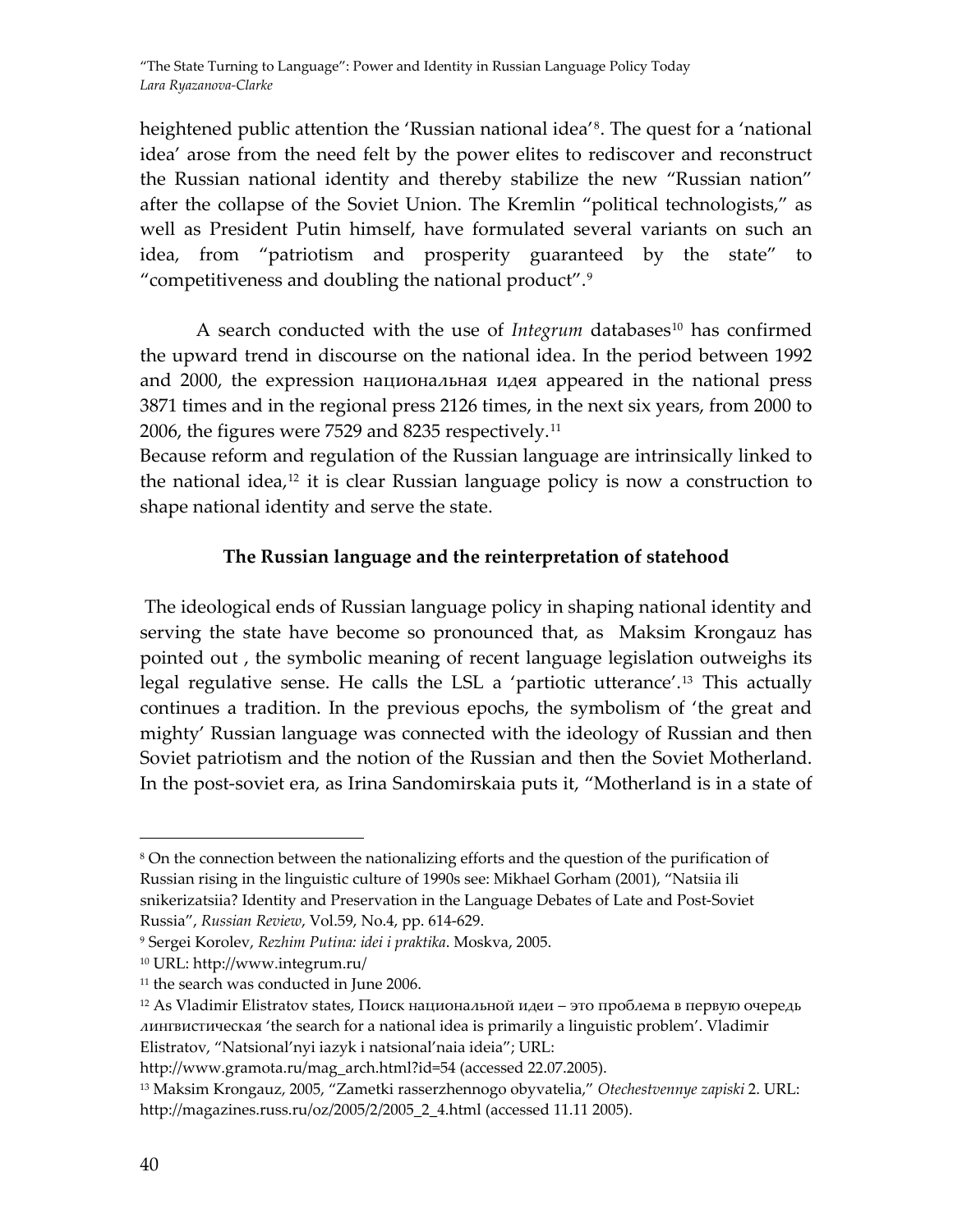active regeneration of its discursive tissue."[14](#page-5-0) This indicates that the traditional patriotic meanings associated with the Russian language are merely being adjusted to the modern day situation.

To illustrate, the official metadiscourse now tends to blend references to language issues with the prominent discourse of *gosudarstvennost'* (the statehood). In numerous examples taken from the debates of the LSL, the Russian language is referred to as основа государственности 'the backbone of Russian statehood'. A telling instance of this shift in emphasis is president Putin's response at a press conference for Russian and foreign journalists, held on 20 June, 2003, to the question of whether the Russian language needs legislation. Making a direct connection between the Russian language and statehood he said: Русский язык ‐ это, конечно, *одна из основ нашей государственности*, без всякого преувеличения. Он нуждается в помощи и поддержке, и государство должно оказать эту помощь и поддержку. [15](#page-5-1)

The President's identification of the Russian language as a foundation of Russian statehood is echoed in many other instances of official metalinguistic discourse. In particular, both the Duma member Nikolai Benediktov and a consultant to the Education and Scholarship State Duma Committee Anatolii Berdashkevich see in the Russian language a mechanism of ensuring the universality of state control and of promoting understanding of the state will: государственный язык Российской Федерации одновременно является необходимым элементом для осуществления единообразия управления и понимания государственной воли.[16](#page-5-2)

Another *leitmotif* in Duma debates on language legislation is the idea that the Russian language can provide a force for unifying Russia's multilingual lands and the people populating them. Emphasis, often overt and emotive, is placed on the Russian language as the common connector ensuring historical, heritage, and spiritual unity. In the following example, this aim is expressed in the metaphor пуповина, 'umbilical cord', which a deputy from the Communist

<span id="page-5-0"></span><sup>14</sup> Irina Sandimorskaia, *Kniga o Rodine*. *Opyt analiza diskursivnykh praktik*. Wiener Slawistischer Almanach. Sonderband 50. Wien, 2001, p.232. My translation.

<span id="page-5-1"></span><sup>&</sup>lt;sup>15</sup> The Russian language is certainly and without any exaggeration a foundation of our statehood. It is in need of help and support and the state must give this help and support.' URL: [http://www.kremlin.ru/appears/2003/06/20/1237\\_type63380\\_47449.shtml](http://www.kremlin.ru/appears/2003/06/20/1237_type63380_47449.shtml) (accessed 7.05.06). <sup>16</sup> 'the state language of the Russian Federation is at the same time an element of implementation of the uniformity of government and understanding of the state will'; N.A. Benediktov, A.P.

<span id="page-5-2"></span>Berdashkevich, "O pravovykh osnovakh gosudarstvennoi iazykovoi politiki," 2003**.**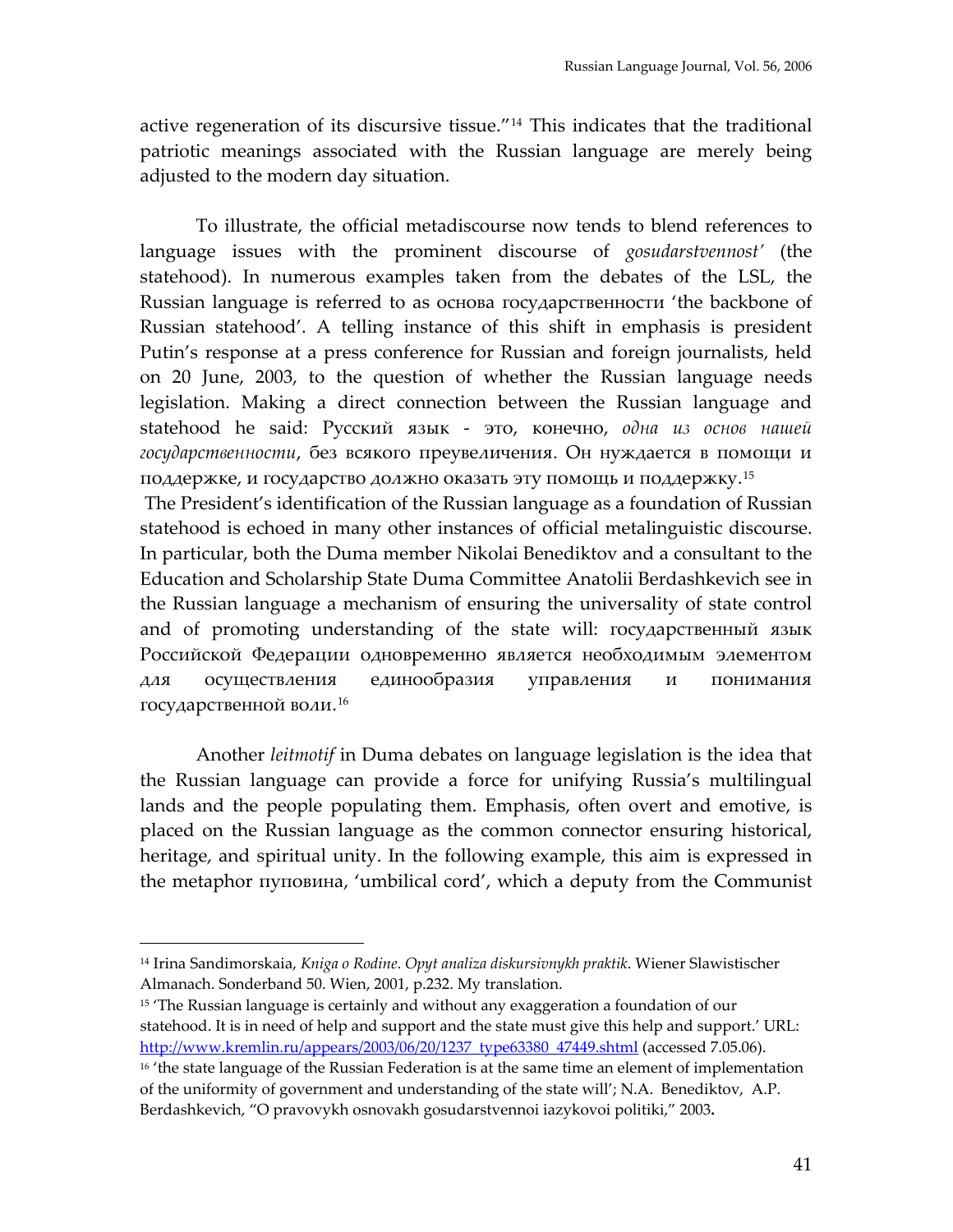faction, Iurii Nekifоrenko, uses when he describes the multinational connecting force of the Russian language:

Уважаемые коллеги, я являюсь одним из соавторов этого закона. Это очень долгожданный документ. Всем известно ‐ *велика роль нашего языка в объединении общества, в истории страны*. Это, по существу, *пуповина, связывающая народы, наши культуры, объединяющая россиян*.[17](#page-6-0)

Tapping into the narrative of the National Heritage and the Great Tradition allows the official metadiscourse to present the unifying property of the Russian language as one of the principal assets. Emotive expressions reminiscent of traditional cliché phrases of the Soviet discourse are typical of such narratives: национальное достояние 'national heritage and patrimony', средство духовного единения, 'a means for spiritual unity' бесценное наследие 'priceless heritage':

Разрабатываемый комитетами Государственной Думы проект федерального закона ʺО русском языке как государственном языке Российской Федерации" направлен именно на укрепление русского языка как государственного языка Российской Федерации, являющегося *национальным достоянием России*, важнейшим средством формирования личности и *духовного единения нации*, *бесценным историко‐культурным наследием русского народа*. [18](#page-6-1)

Beyond such propagandistic narratives, even the semantics of the language merge with state power. This can be seen in texts of legal documents. For instance, "the unifier" (expressed by the аffixes взаимо‐, меж‐ words связи

<span id="page-6-0"></span><sup>&</sup>lt;sup>17</sup> 'Respected colleagues, I am one of the co-authors of this Law. This is a long awaited document. Everybody knows that the role of our language in uniting the society and in the history of the country is great. In essence it is an umbilical cord that connects the peoples, our cultures and that unites those who live in Russia.' "Stenogramma zasedaniia Gosudarstvennoi Dumy 7 iiunia 2002 g." URL: [http://wbase.duma.gov.ru/steno/nph](http://wbase.duma.gov.ru/steno/nph-sdb.exe)-sdb.exe (accessed: 7.05.06).

<span id="page-6-1"></span> $18$  'The draft of the Federal Law "On the Russian language as the state language of the Russian Federation", which is being developed by the State Duma committees, is aimed especially at strengthening the Russian language as the state language of the Russian Federation. The language is a Russian national patrimony, the most important means for personality formation and for spiritual unity of the nation, it is the priceless historical and cultural heritage of the Russian people.' K.A. Bicheldei, "K voprosu o dal'neishem sovershenstvovanii zakonodatel'noi bazy iazykovoi politiki Rossiiskoi Federatsii", *Analiticheskii vestnik GD*. Seriia: Gosudarstvennoe stroitel'stvo i konstitutsionnye prava grazhdan. Issue 14, part 2. Moscow, 2002. URL: <http://wbase.duma.gov.ru:8080/law?d&nd=981600608&mark=r981600005> (accessed 8.05.06).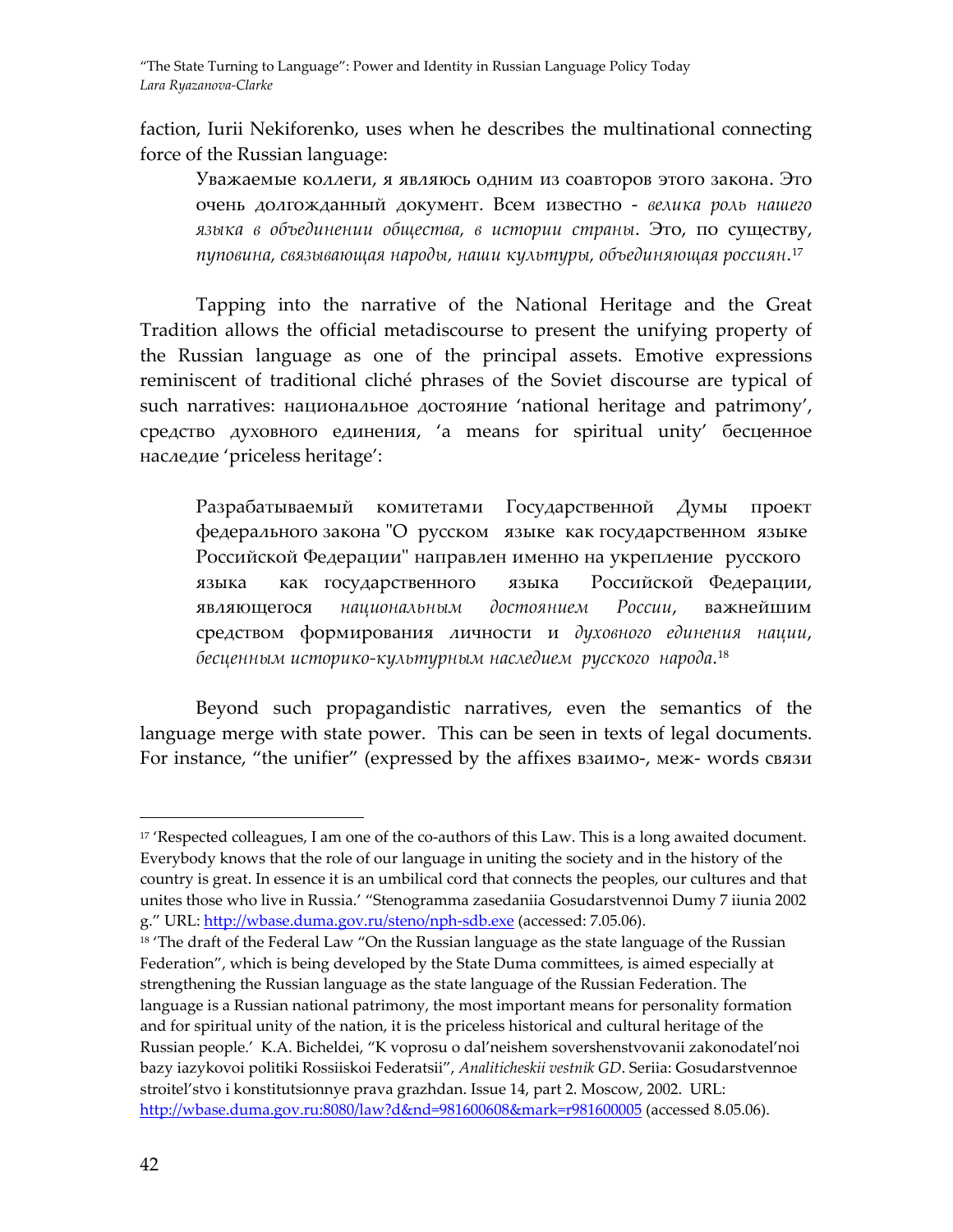'links', единый 'united') and "the state" (государство) are ultimately combined in the final wording of the LSL:

Государственный язык Российской Федерации является языком, способствующим взаимопониманию, укреплению межнациональных связей народов Российской Федерации в едином многонациональном государстве. [19](#page-7-0)

While the language attributes noted above demonstrate a certain "regeneration of the Soviet discourse", the state metalinguistic discourse of recent years also exhibits a recognizable post‐Soviet flavour. For instance, the phrase "the unifying force of the Russian language" connotes territorial, political, and geo‐political dimensions, while at the same time it draws a symbolic delineation between "us" and "them".

This ideological emphasis in the properties attributed to the Russian language can also be observed in the official position concerning a balance between the linguistic freedoms allowed to the language minorities and the dominant, integral role of Russian (and the Cyrillic alphabet as its symbolic representation) as the state language. This metadiscourse is represented by the LLRF (1991, redaction of 1998) $^{20}$  $^{20}$  $^{20}$ , the amendment to the Law of 2002 related to the decision of Tatarstan to move to the Roman alphabet, and the debate in the State Duma regarding this amendment.<sup>[21](#page-7-2)</sup>

The LLRF guarantees equal rights to the languages of the Russian Federation (article 2.1), including the equal right of all peoples "to preserve and develop" their languages (article 2.2). Pointedly, the Law grants the right of linguistic minorities to create their own written language if it has not been yet developed (article 10). It also charges the federal state with the duty of assisting the development of the languages of Russia's republics. These freedoms and guarantees, for minority languages, were put to a test when the Republic of Tatarstan's Parliament voted to change the Tatar's script to the Roman alphabet. The results proved the pre-eminence of Russian. The Russian legislature counteracted Tatarstan's step by adopting, in 2002, an amendment to the Law on

<span id="page-7-0"></span> $19$  The state language of the Russian Federation is a language that aids mutual understanding, strengthening inter-nation links between the peoples of the Russian Federation in a single

multinational state'; "Zakon o gosudarstvennom iazyke Rossiiskoi Federatsii".

<span id="page-7-1"></span><sup>20</sup> "Zakon o iazykakh narodov Rossiiskoi Federatsii," URL:

http://www.peoples.org.ru/zakon.html (accessed 21.07.2005).

<span id="page-7-2"></span><sup>21</sup> see *Dumskoe obozrenie*, No.75, 6.06.2002.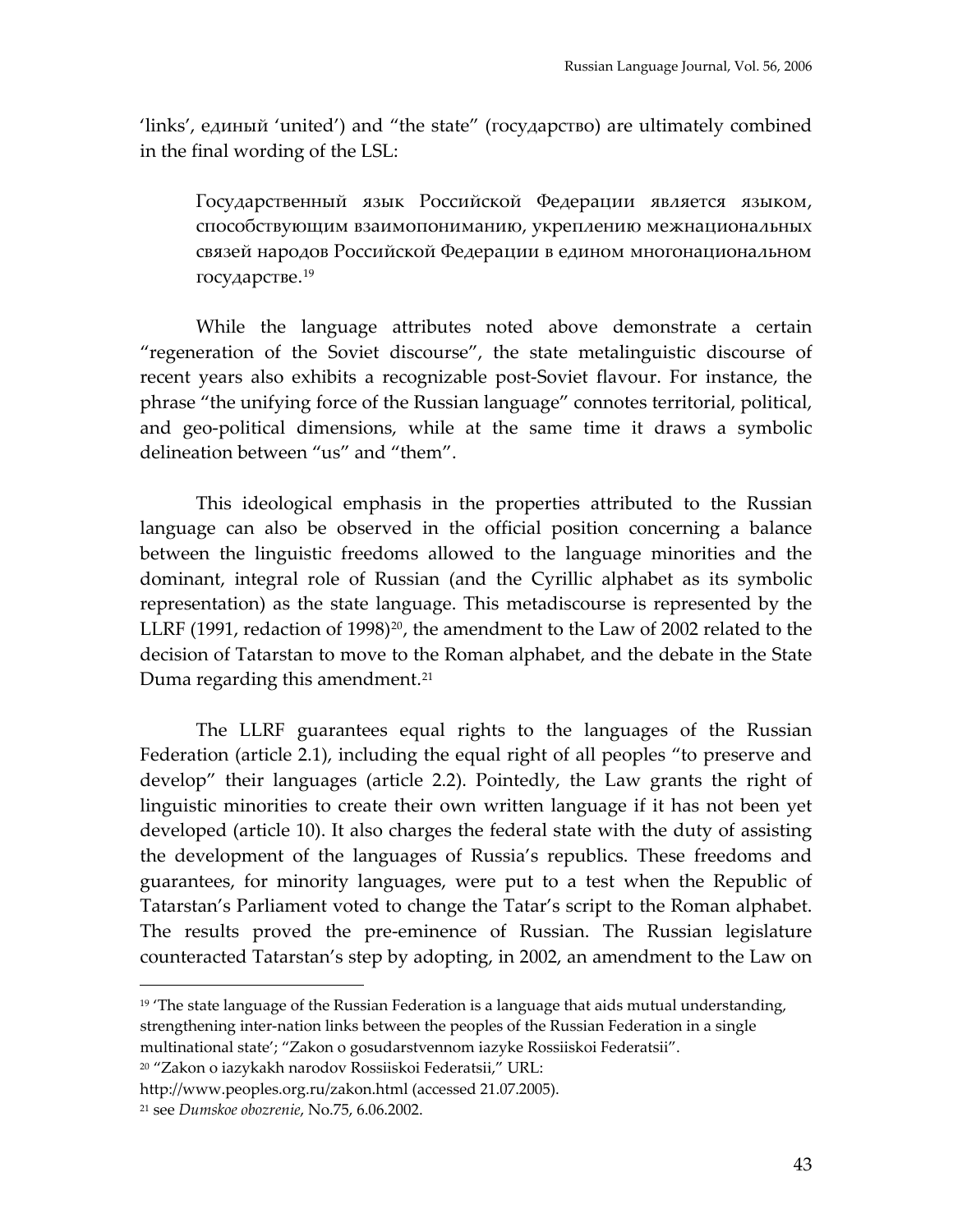Languages of the Russian Federation that now required all alphabets of the state languages of the Federation be based on Cyrillic. The addition to article 3 of the Law, reads that it "закрепляет за русским языком как государственным языком Российской Федерации и государственными языками республик использование алфавитов с графической базой на основе кириллицы**."**[22](#page-8-0)

The transcript of the Duma deliberations demonstrates that political considerations for the amendment were hardly veiled: "Нельзя не согласиться, что проект имеет важную политическую составляющую" (Kaadyr‐ool Bicheldei)<sup>[23](#page-8-1)</sup>; "предложенные сегодня законопроекты касаются не только и не столько вопросов лингвистики, сколько вопросов большой политики"(Anatolii Nikitin)[24](#page-8-2). The Russian legislators were obviously concerned about the dangers of political disintegration followed by a breakdown of the Russian Federation. For example, Anatolii Chekhoev assents to his Duma peers that it was the linguistic question (which he characteristically refers to as болезнь 'a disease') that had caused the disintegration of the Soviet Union. He warns therefore against falling into the same trap again, this time within the Russian Federation:

Уважаемые коллеги, честно говоря, я думал, что к 2002 году мы уже, наверное, переболели той *болезнью*, которой вдруг *заболели* все союзные республики СССР в 1988‐1989 годах. Все начиналось с этого: язык, государственный язык, а потом уже дошли до развала Советского Союза. [25](#page-8-3)

Chekhoev sees the same significance in the symbolic properties of an alphabet as in such symbols of the state as the flag and the coat of arms. He points out that in many local and regional government offices, regional symbols and flags are displayed in preference to those of the Russian Federation, and he

<span id="page-8-0"></span> $22$  it secures the use of alphabets based on Cyrillic for the Russian language as the state language of the Russian Federation and the state languages of the republics'; "Zakon o iazykakh narodov Rossiiskoi Federatsii".

<span id="page-8-1"></span><sup>&</sup>lt;sup>23</sup> 'one cannot help but agree that the project has an important political component'. Stenogramma plenarnogo zasedaniia Gosudarstvennoi Dumy RF. 5 iiunia 2002. URL: [http://wbase.duma.gov.ru/steno/nph](http://wbase.duma.gov.ru/steno/nph-sdb.exe)-sdb.exe (accessed 6.05.06).

<span id="page-8-2"></span><sup>&</sup>lt;sup>24</sup> 'the law drafts presented today concern not so much the questions of linguistics but the questions of big politics'; ibid.

<span id="page-8-3"></span> $25$  'Respected colleagues, to be honest, I thought that by 2002, we perhaps had overcome that disease that suddenly all Soviet republics of the USSR got in 1988‐1989. Everything started with this: language, the state language and later we got as far as the break down of the Soviet Union'; ibid.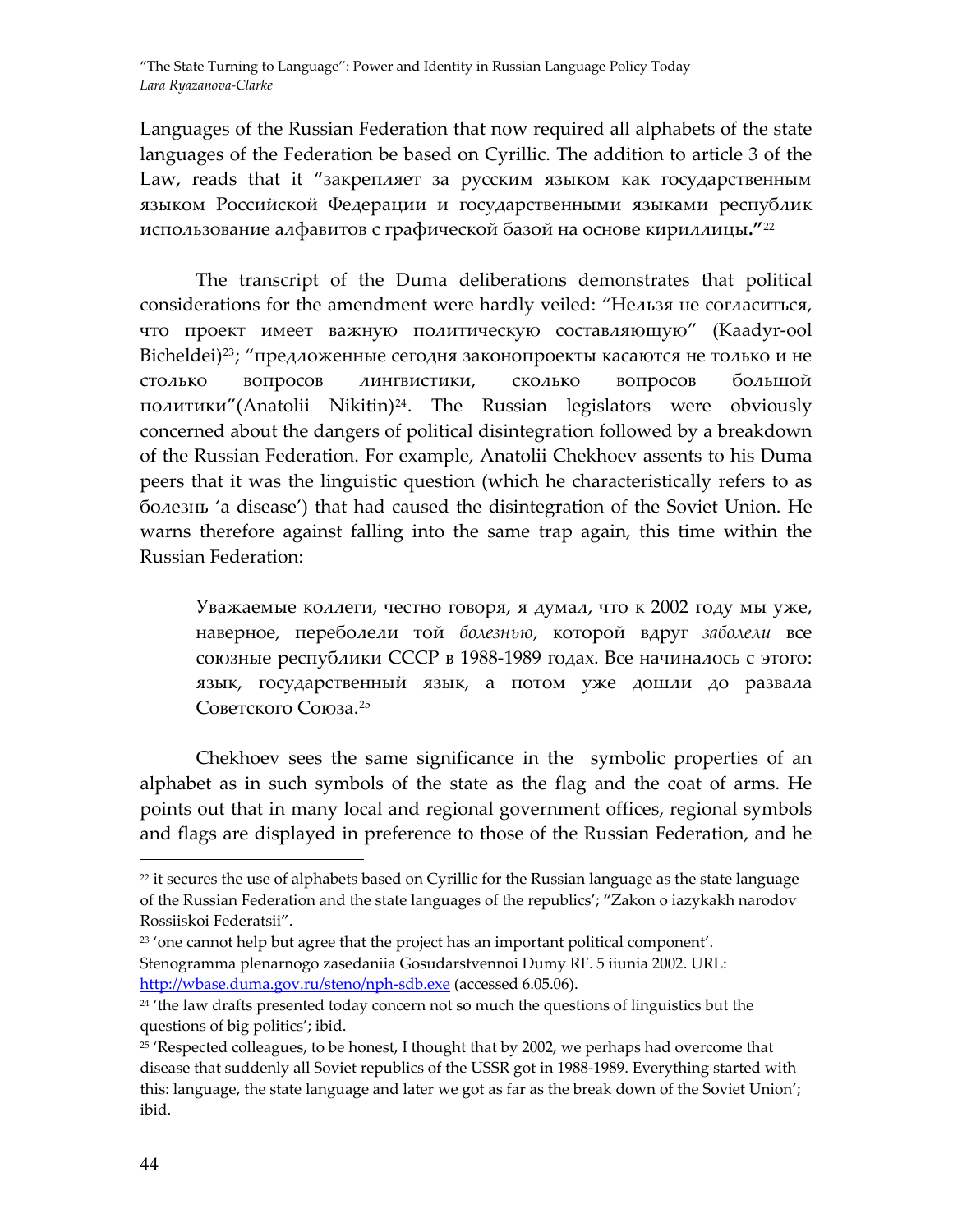interprets this as yet another mark of the country's potential for a disintegration disaster. He concludes that the issue of the alphabet is a matter of Russia's territorial unity and therefore, his logic goes, of national security. Thus, he contends that the Russian language at once insures against political disintegration and provides national security and territorial integrity, alongside border control or anti-terrorist measures:

Вообще‐то, я бы даже перевел в разряд *государственной безопасности*, *национальной безопасности России* вот такие вопросы. Это вопросы *территориальной целостности*, я не боюсь утверждать это**.** Это действительно так.<sup>[26](#page-9-0)</sup>

The theme of the Russian language and Cyrillic alphabet as guardians of national security takes on wider, geopolitical, overtones with the construction of 'the outsider'. Some official descriptions of Tatarstan's attraction to the Roman alphabet hint that the 'wrong' alphabet can lead to treason: in the manner of the cold war rhetoric the republic's decision about the alphabet, which was changed four times in the course of the twentieth century, is interpreted as affiliation with "other countries'' and sinister "geopolitical interests":

наш комитет полагает, что наличие единого алфавитного пространства в России является существенным показателем целостности нашего государства, а *выведение того или иного языка за пределы этого пространства будет означать ослабление этого единства*, *включение его частей в сферу геополитических интересов иных государств*. (Anatolii Nikitin)[27](#page-9-1)

In June 2002, the State Duma debated the above amendment to the LLRF almost simultaneously with the LSL. Both debates demonstrate how the post-Soviet state regards as a tool of state power, from a symbol of a united country to a means of counteracting regional freedoms, to a pillar of national security. Discussants argued that the Law aimed at raising the official prestige of the Russian language should work as a necessary counterbalance to the trends in the

<span id="page-9-0"></span> $26$  'Actually I would move all such questions to the rank of the state security, national security. These are matters of the territorial integrity, and I am not afraid to assert this. This is really so.'; ibid.

<span id="page-9-1"></span> $27'$  Our Committee assumes that the presence of a single alphabetical space in Russia is an essential indicator of the integrity of our state; while moving one language or another outside this space will mean the weakening of this unity and the inclusion of its parts into the sphere of geopolitical interests of other countries.'; ibid.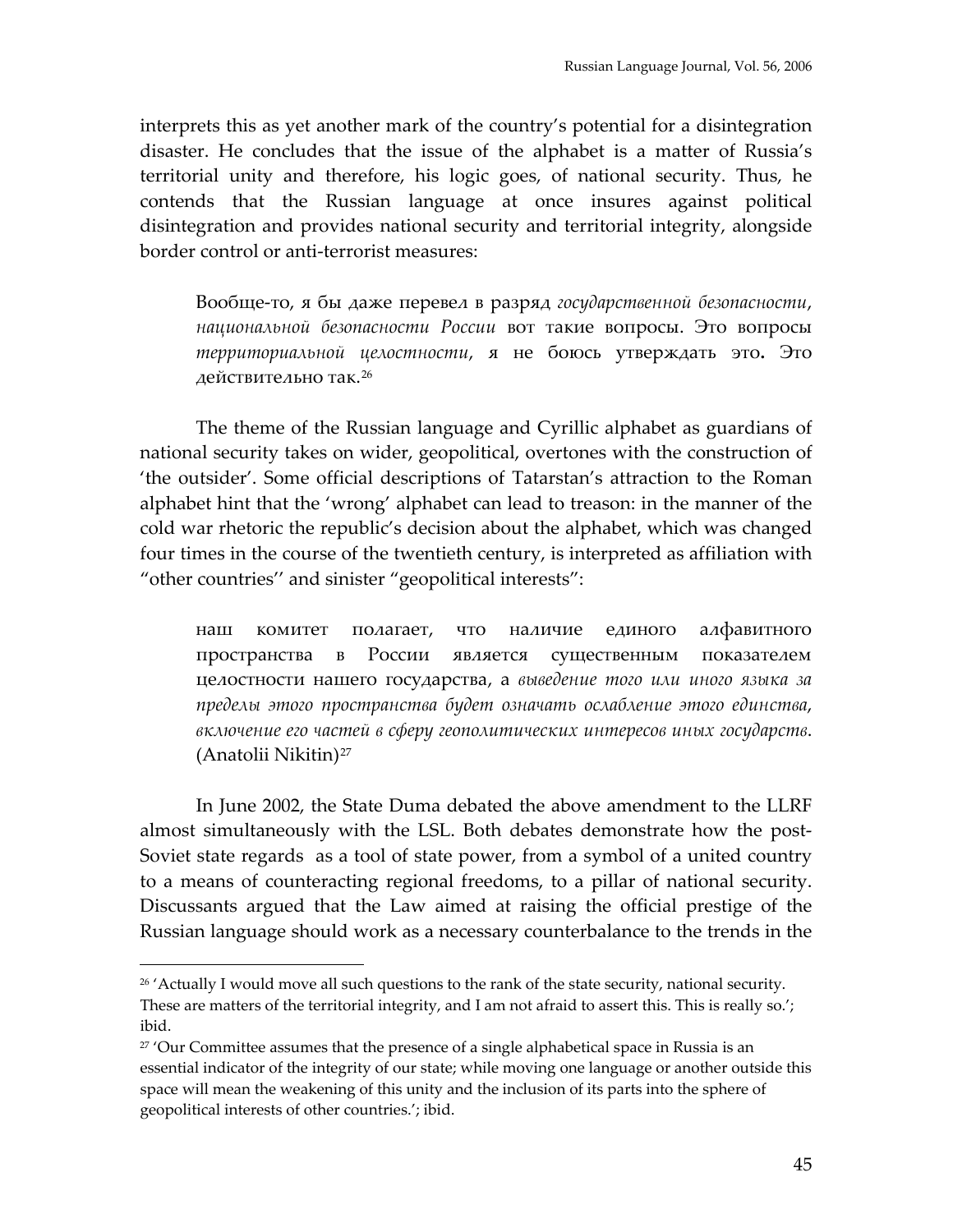national republics that, similar to Tatarstan, had taken 'too much linguistic freedom'. And at a Round Table discussion of the draft of the LSL, in which both linguists and politicians took part, irritation surfaced at the discovery that an official paper from Iakutiia contained inscriptions in Iakut and English, but not in Russian.[28](#page-10-0) This sentiment was echoed by the Duma member and a member of the Committee drafting the Law, Aleksei Alekseev. He coined the expression псевдосвобода 'pseudo‐freedom', which he defined as 'permissiveness', for the linguistic challenges to pre-eminence of the Russian language. He placed the forces of the 'pseudo‐freedom' outside Russian: "в последние годы испытал на себе напор "псевдосвободы", а правильнее сказать – вседозволенности"[29](#page-10-1) And, like many of his colleagues, Alekseev draws parallels between the linguistic problems in the national regions of Russia and those of the countries of the former Soviet Union, and he describes these problems in terms of aggressiveness and danger to the Motherland:

В ближнем зарубежье ‐ это проблемы, связанные фактически с выживанием русскоязычного населения, когда различного рода языковые ограничения являются составной частью политики. В современной России ‐ это, на первый взгляд, более сбалансированные и менее агрессивные, но в перспективе ‐ весьма *опасные для единства нашей многонациональной Родины процессы*.[30](#page-10-2)

These examples demonstrate that the state linguistic metadiscourse places the Russian language in the centre of dangerous processes – Russian is both a besieged and threatened entity, surrounded by unwarranted freedoms, and it is an important agent of national security. Thus, the new properties attributed to the language assist in projecting a national‐oriented ideology, calling for heightened security and protection. The connection made between the Russian language and national security appears to be especially popular as a formula for official metadisocurse:

<span id="page-10-0"></span><sup>&</sup>lt;sup>28</sup> Kruglyi stol. Proekt zakona o russkom iazyke kak gosudarstvennom iazyke RF, held on 6 July 2003. URL: [http://www.gramota.ru/mag\\_arch.html?id=245](http://www.gramota.ru/mag_arch.html?id=245) (accessed 16.11.2005)

<span id="page-10-1"></span><sup>&</sup>lt;sup>29</sup> 'in the recent years, [the language] suffered from pressure of "pseudo-freedom", which more correctly, is permissiveness'; A.A. Alekseev, "Deistvuiushchee zakonodatel'stvo i problemy statusa i ispol'zovaniia russkogo iazyka", *Analiticheskii vestnik. Seriia: Gosudarstvennoe stroitel'stvo i konstitutsionnye prava grazhdan*, Issue 14, part 1. Moscow, 2002.

<span id="page-10-2"></span> $30$  'In the near abroad it is connected, in actual fact, with the survival of the Russian population, when all sorts of language restrictions are an integral part of their policy. In contemporary Russia, at least at the first glance, there are more balanced and less aggressive processes, but in perspective, theey are quite dangerous for our multinational Motherland.' ibid.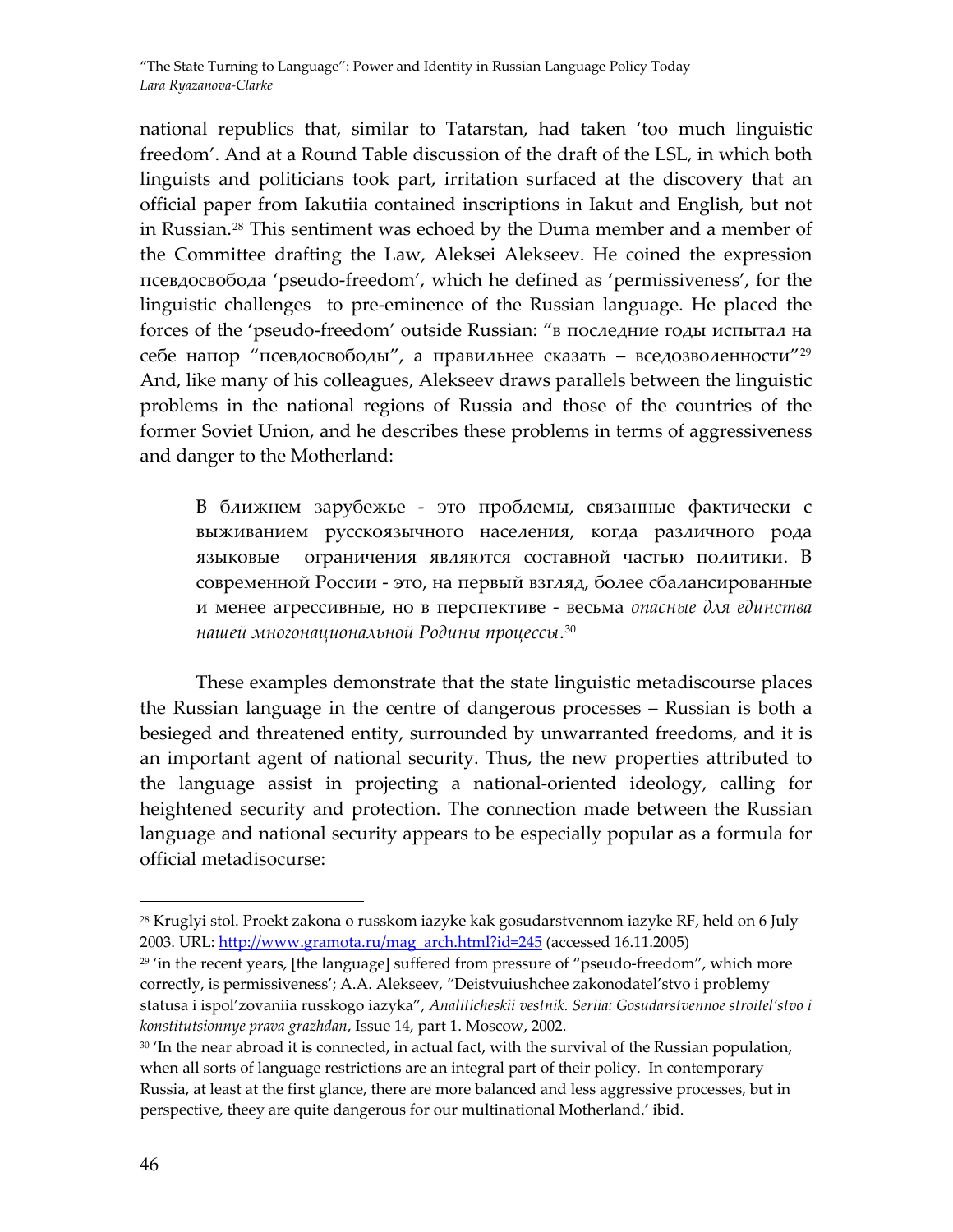Не будет преувеличением сказать, что одним из важных *факторов обеспечения национальной безопасности России* является русский язык, требующий сегодня серьезного внимания и защиты.[31](#page-11-0)

Не будет преувеличением сказать, что русский язык является одним из важных *факторов обеспечения национальной безопасности* России. Без укрепления роли русского языка немыслимо укрепление российской государственности.[32](#page-11-1)

#### **Symbolism of spaces and borders**

The debate about which alphabet is suitable for the Tatar language gave rise to new terminology in the political and legal domains, such as российское графическое пространство,<sup>[33](#page-11-2)</sup> единое алфавитное пространство<sup>[34](#page-11-3)</sup>, выход из алфавитного поля[35](#page-11-4). Hence: Необходимо отметить, что наличие *единого алфавитного пространства* в России является существенным показателем целостности Российского государства.[36](#page-11-5)

Novel expressions with the nouns пространство and поле are commonly used in the quasi-legal descriptions of the post-Soviet reality. Consequently, in recent years, phrases such as постсоветское пространство 'post‐soviet space', экономическое пространство 'economic space', информационное пространство/поле 'information space/field' have become established and

<span id="page-11-0"></span><sup>&</sup>lt;sup>31</sup> 'It will not be an exaggeration to say that one of the important factors of the ensuring Russia's national security is the Russian language which requires today serious attention and protection'; K.A. Bicheldei, "K voprosu o dal'neishem sovershenstvovanii zakonodatel'noi bazy iazykovoi politiki Rossiiskoi Federatsii", 2002.

<span id="page-11-1"></span> $32$  'It will not be an exaggeration to say that the Russian language is one of the important factors of ensuring the national security of Russia. Without strengthening the role of the Russian language strengthening of the Russian statehood is unthinkable'; N.V. Liashchenko, "Russkii iazyk i gosudarstvennost", 2002.

<span id="page-11-2"></span><sup>33</sup> Irina Khaleeva, *Rossiiskaia Gazeta*, 28.10.2004.

<span id="page-11-3"></span><sup>34</sup> A.A. Nikitin, *Stenogramma plenarnogo zasedaniia Gosudarstvennoi Dumy Rossiiskoi Federatsii*, 5 iiunia 2002 g.

<span id="page-11-4"></span><sup>&</sup>lt;sup>35</sup> It is necessary to point out that the presence in Russian of the single alphabetic space is an essential indicator of the integrity of the Russian state'; K.A. Bicheldei, *Stenogramma plenarnogo zasedaniia Gosudarstvennoi Dumy Rossiiskoi Federatsii*, 5 iiunia 2002 g.

<span id="page-11-5"></span><sup>36</sup> K.A. Bicheldei, "K voprosu o dal'neishem sovershenstvovanii zakonodatel'noi bazy iazykovoi politiki Rossiiskoi Federatsii", 2002.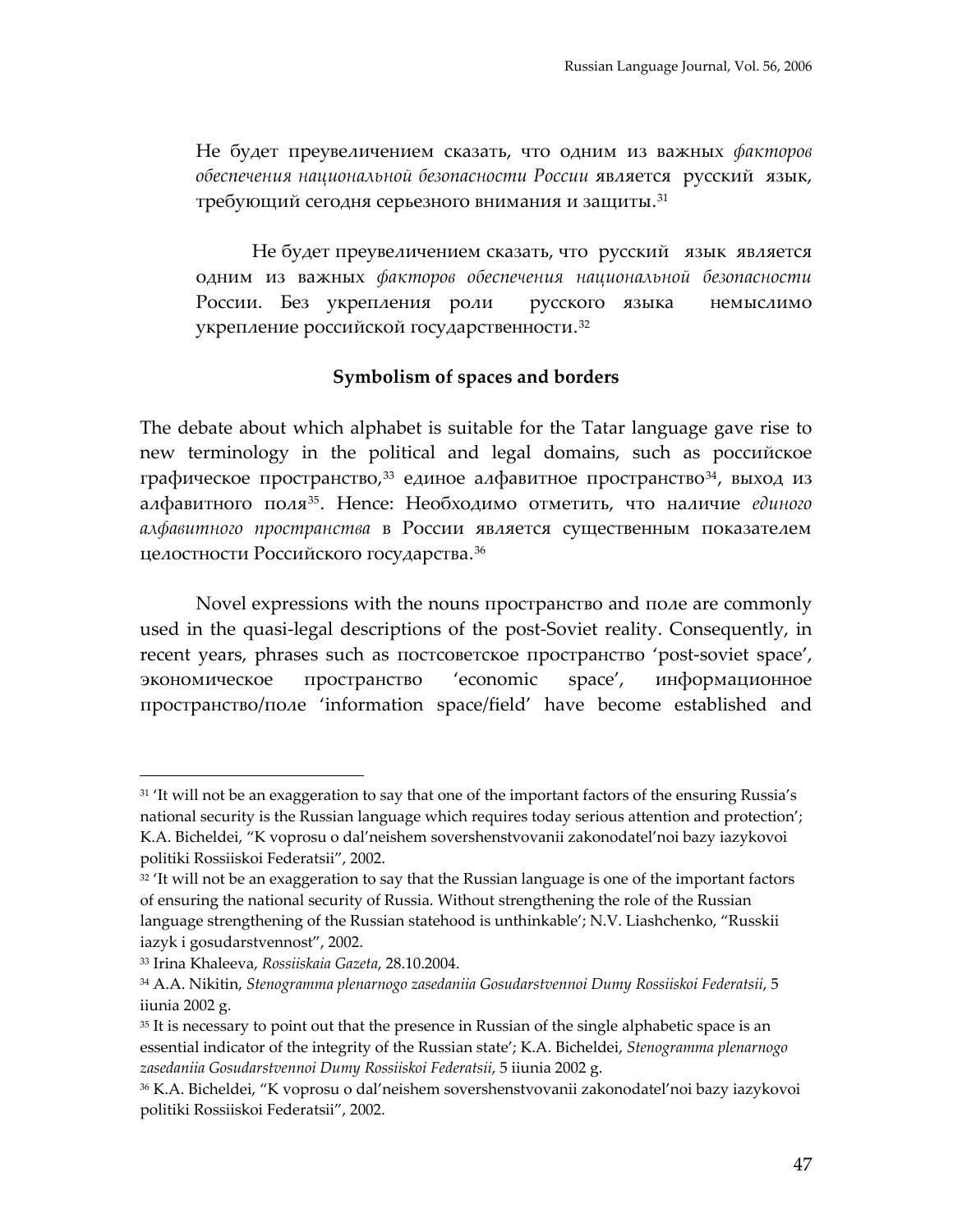frequent collocations.<sup>[37](#page-12-0)</sup> Collocations with words indicating 'alphabet' have been formed according to the same pattern, apparently to add an air of legitimacy to the pro‐Cyrillic side of the debate. Additionally, a metaphor of space (поле 'field', пространство 'space'), with an implied image of edges and borders, is used to conceptualize what is included within and excluded outside those borders – e.g., the phrase единое алфавитное пространство. Thus, these new metaphorical expressions serve to divide the in‐ and out‐groups.

Because self-identification by contrast to 'the other' is fundamental to identity construction, this has also become an important feature of current Russian language policy. A close look at the government's attempts at the lexical corpus management, shows how this contributes to the distinction between 'us' and 'them'. For instance, the intention of the legislators to purge recent foreign loanwords from contemporary Russian usage also appears to draw symbolic borders. The new loanwords are presented as unwelcome 'others' whose arrival is described in terms of aggression and invasion. Calling for action "to devise mechanisms of defence", the Duma member Evgenii Loginov (LDPR) warns that if those mechanisms are not provided, the foreign 'newcomers' will "inevitably distort the Russian language". He sees the weakest link in the strong armour of the Russian language in literature: it is the portal for questionable novelties:

Что же происходит в 90‐е годы в России? Вы можете посмотреть любые публикации в газетах и обнаружить слова "листинг", "фьючерсы", "кастинг", "клиринг" и так далее, и так далее - все эти заимствования приобретают угрожающий размах. Если они будут официально закреплены, если не будут законодательно выработаны механизмы защиты от этих заимствований, этих нововведений в сфере использования русского языка как государственного, то они неизбежно проникнут и в художественную литературу и исказят русский язык, нарушат ту традицию нашего поэтического русского языка, которую все мы здесь приветствуем. [38](#page-12-1)

<span id="page-12-0"></span><sup>37</sup> The data was obtained in July 2006 using the *Integrum* database. This is in line with the data of the dictionary G.N. Skliarevskaia (ed), *Tolkovyi slovar' russkogo iazyka kontsa XX v. Iazykovye izmeneniia*. According to the dictionary, both nouns, поле and пространство have undergone semantic changes and formed new set phrases.

<span id="page-12-1"></span><sup>38</sup> 'So what is going on in Russia in 1990s? You can look at any publications in the newspapers and discover words such as *listing, futures, casting, clearing* and so on and so forth. All these borrowings are reaching a threatening proportion. If they get officially fixed [in the language] and if legal mechanisms for protection from these loanwords, from these innovations in the sphere of the use of Russian language as the state language, are not devised , then inevitably they will penetrate into literature and distort the Russian language, they will disrupt that tradition of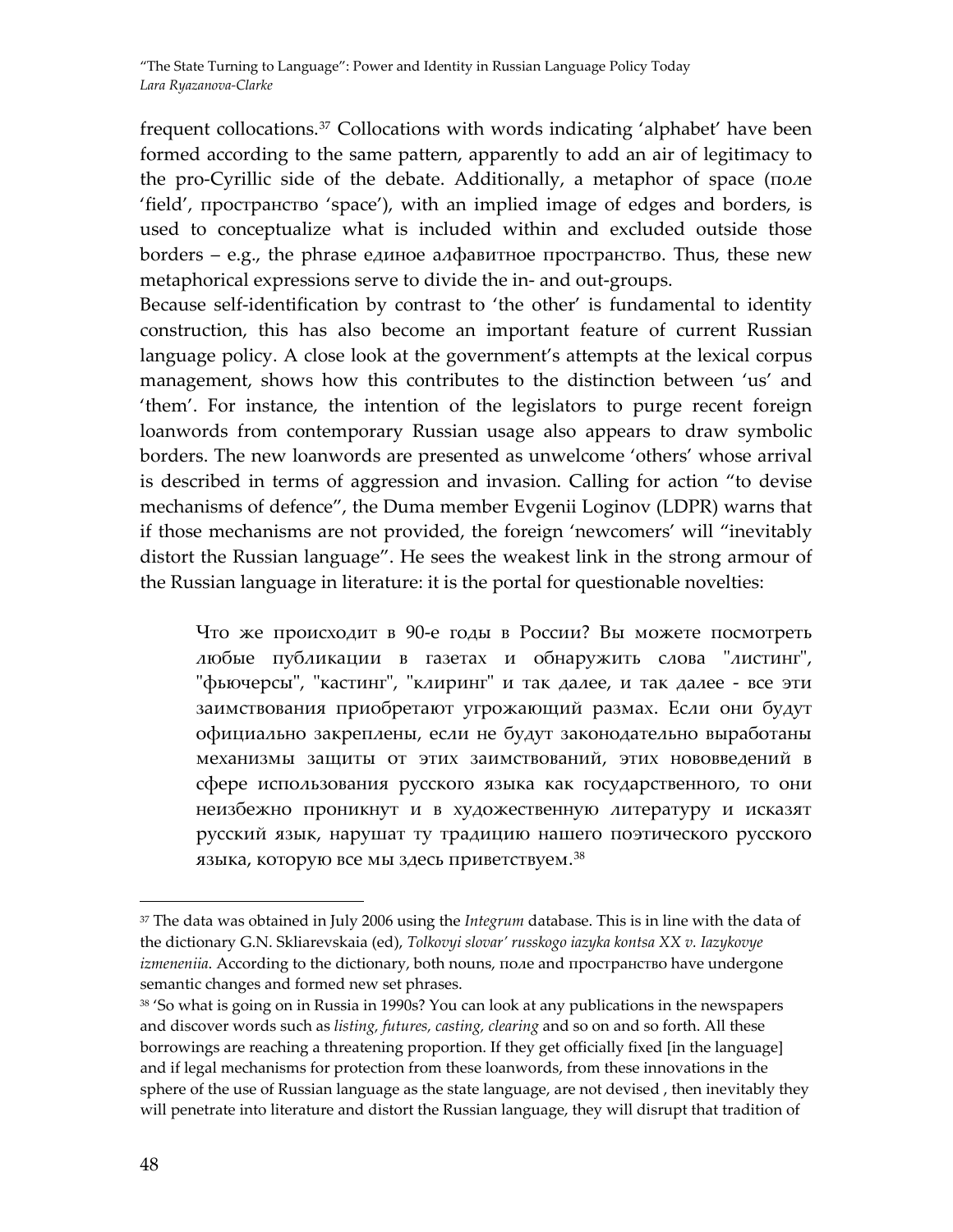Loginov expresses a common view in the linguistic culture that the authentic linguistic elements (including those that had been borrowed in the past) are pure and vulnerable, and the new and foreign items are corrupting aggressors. The final text of the LSL therefore took on the role of the needed 'mechanism of defence'. It deems many foreign words that have entered the Russian language to be outside the norm and therefore unacceptable, or even illegal:

При использовании русского языка как государственного языка Российской Федерации не допускается использование слов и выражений, не соответствующих нормам современного русского литературного языка, за исключением иностранных слов, не имеющих общеупотребительных аналогов в русском языке.[39](#page-13-0)

Needless to say it is linguistically unreliable to distinguish between loanwords that have equivalents in the target language and those that do not. Scholarly writings on synonyms suggest that total synonymy $40$  survives in a language only for a relatively short time, after which either one synonym drops out of use or the synonyms diverge in descriptive meaning or connotation.<sup>[41](#page-13-2)</sup> This suggests that despite having many participant linguists, the official discussions that construct an image of the 'foreign aggressor' in the language uniform draw on folklinguistic beliefs of language purity.

The metalinguistic construction of borders and aliens clearly sets within the wider context of national conceptualization. In this vein there has been a general trend in the official discourse to refer to the extralinguistic world in terms of the borders. An *Integrum* based search<sup>[42](#page-13-3)</sup> shows a dramatic rise in the

our poetic Russian language that we all here salute to'; *Stenogramma plenarnogo zasedaniia Gosudarstvennoi Dumy Rossiiskoi Federatsii, 7 iiunia 2002 g*. URL:

[http://wbase.duma.gov.ru/steno/nph](http://wbase.duma.gov.ru/steno/nph-sdb.exe)-sdb.exe (accessed 7.05.2006).

<span id="page-13-0"></span> $39$  'When using Russian as the state language of the Russian Federation, it is forbidden to use words and expressions that do not comply with the norms of the modern Russian language, excluding foreign words which do not have commonly used equivalents.'; "Zakon o gosudarstvennom iazyke Rossiiskoi Federatsii", URL:

http://www.adki.ru/gd/proekt/089059GD.SHTM (accessed: 12.07.2005).

<span id="page-13-1"></span><sup>40</sup> David Crystal (1991), *A Dictionary of Linguistics and Phonetics*. Oxford: Blackwell, p. 340.

<span id="page-13-2"></span><sup>41</sup> see for e.g. John Lyons, Semantics. Vol.1. Cambridge University Press, 1977, p. 242; Iu. D. Apresian, *Izbrannye trudy. Vol.1 Leksicheskaia semantika. Sinonimicheskie sredstva iazyka*. Moscow: Iazyki russkoi kul'tury, 1995, pp. 216‐255.

<span id="page-13-3"></span><sup>42</sup> conducted in July 2006.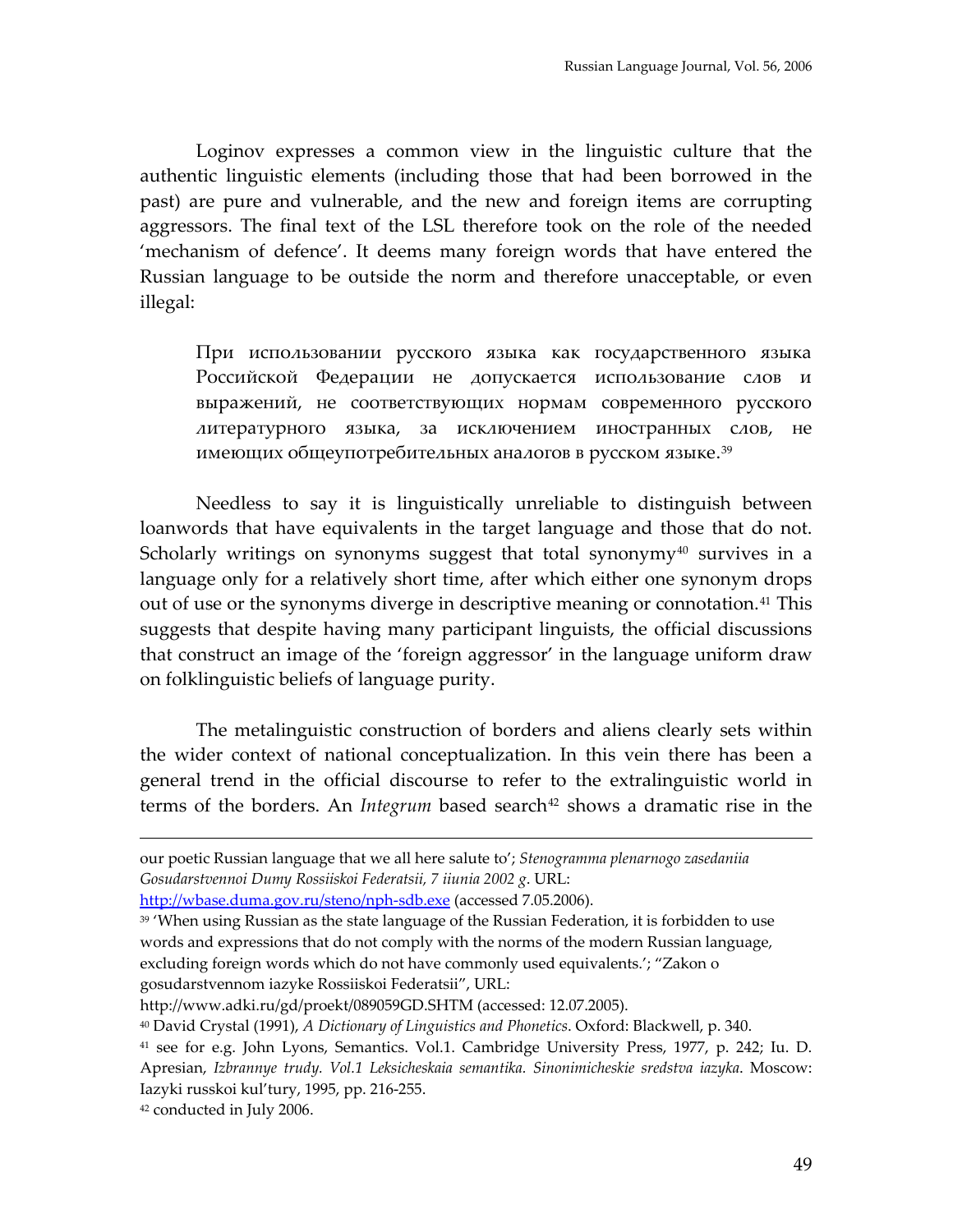occurrence of the lexical item граница 'border' and its more specific collocation государственная граница 'the national border' in the contents of the main pro‐ governmental national newspaper *Rossiiskaia Gazeta*. Two periods were compared, the first covering seven years, 1992‐1999 and the second of less than six years, 2000‐2006. The result demonstrates that the use of the above words increased, for the word граница, by 272 per cent (from 3561 counts for the first period to 9674 for the second), and for the collocation государственная граница by over 300 per cent (from 349 to 1049 counts respectively). These data shed a bright light on the official conceptualization of foreign loanwords.

### **Purity of the included**

The language that is not just a vehicle of communication but a symbol of the state, the delineator of the borders, and a paragon of national dignity and security, needs to have special qualities. The official discourse therefore also turns its focus on the 'condition' and the 'quality' of the Russian language. It diagnoses a state of crisis in contemporary public use, describes the language as polluted and violated, and 'the culture of speech' in sharp decline. Besides the pollution of foreignisms, linguistic elements of low variety are claimed to be pollutants, that is colloquialisms, demotic elements, different kinds of slang, argots, obscenities or otherwise impurities occurring in the on‐line, spontaneous production of speech (such as non‐standard stress, or stylistic infelicities). New borders are dawn – now between the 'good' language that is 'the insider' and the 'bad' language that is the 'intruder'. The official discourse uses the rhetoric of violation and pollution of the naturally 'pure' русская речь, 'the Russian speech', by the 'outsiders' (внедряются 'intrude', засоряется 'gets polluted'):

В русскую речь все больше *внедряются* вульгарные, а иногда и просто непристойные выражения, она *засоряется* словами и оборотами, заимствованными из жаргонов, профессиональных языков**,** неоправданными заимствованиями из иностранных языков.<sup>[43](#page-14-0)</sup>

Qualities such as 'pure' and 'contaminated' attributed to a language belong to language attitudes, of the elite linguistic culture in the wider community. The official metadiscourse thus recruits folklinguistic views that

<span id="page-14-0"></span><sup>43</sup> 'Vulgar and sometimes simply indecent expressions penetrate more and more into Russian speech, it is littered by words and expressions borrowed from slangs, professional languages, unjustified loans from foreign languages'; A.A. Alekseev, "Deistvuiushchee zakonodatel'stvo i problemy statusa i ispol'zovaniia russkogo iazyka", 2002.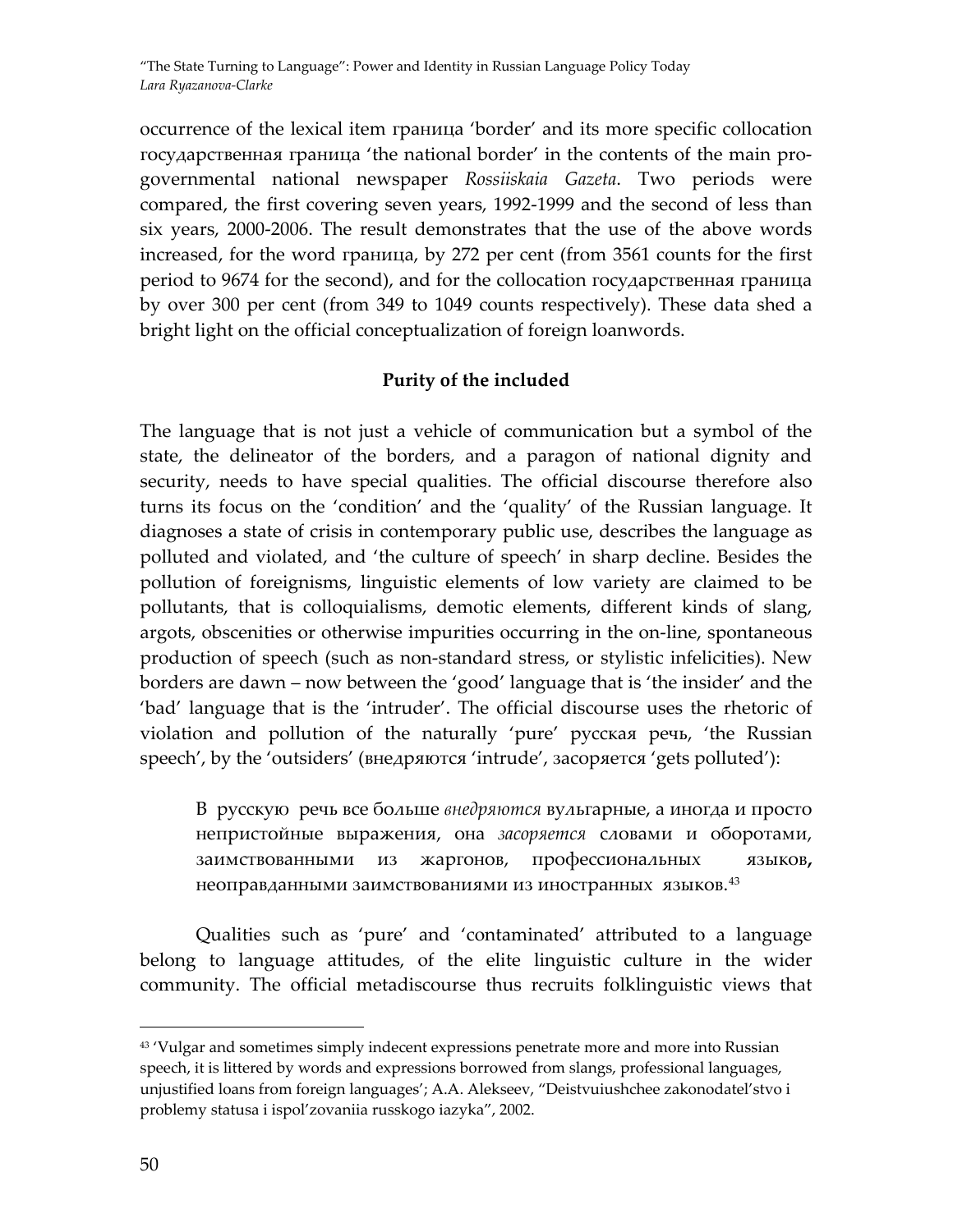position the Russian language as a separate entity from its users, with normative structures uncompromised by the imperfections of use. Thus, language policy and folklinguistic prejudices merge, constructing the image "of languages as ideas and perfect structures, and of speakers as awkward creatures who violate these perfect structures by misusing and corrupting 'language"…[44](#page-15-0) Those holding this belief see the root of language 'contamination' in the linguistic liberalization of the *perestroika* period and the 1990s which loosened what in the Soviet linguistic culture had been the norm.<sup>[45](#page-15-1)</sup> Current developments in state metalinguistic discourse reject that linguistic turbulence and stand for the reaffirmation of linguistic norms. The final wording of the LSL shows that through this reaffirmation the state the state is attempting to assert symbolic power and legal control over the language, and consequently, over its users. Paragraphs 3 and 6 of Article 1 of the Law provides this authority. Paragraph 3 states that:

Порядок утверждения норм современного русского литературного языка при его использовании в качестве государственного языка Российской Федерации, правил русской орфографии и пунктуации определяется Правительством Российской Федерации.[46](#page-15-2)

In the text of the Law, the concept of language normativity, with conventional rules, blends with the authority of the state, allowing paragraph 6 simply to outlaw linguistic matter that does not fall within the norm, as well as users of that matter:

При использовании русского языка как государственного языка Российской Федерации не допускается использование слов и выражений, не соответствующих нормам современного русского

 $\overline{a}$ 

<span id="page-15-2"></span><span id="page-15-1"></span><sup>45</sup> Many volumes have been written about these language changes. See for e.g. Zemskaia, E.A.(ed) *Russkii iazyk kontsa XX stoletiia*. Moscow: Iazyki russkoi kul'tury, 1996, Ryazanova‐Clarke, L., Wade, T. *The Russian Language Today*. London: Routledge, 1999; Kupina, N.A. (ed.) *Kul'turno‐ rechevaia situatsiia v sovremennoi Rossii*. Ekaterinburg: Izdatel'stvo Ural'skogo universiteta, 2000; Krysin, L.P. *Russkoe slovo, svoe i chuzhoe*. Moscow: Iazyki slavianskoi kul'tury, 2004; Kormilitsyna, M.A, Sirotinina, O.B. (eds.) *Problemy rechevoi kommunikatsii*. Vyp. 6. Saratov: Izdatel'stvo Saratovskogo universiteta, 2006. However, a deeper socio‐cultural explanation of the turbulence of the norm when a large number of speakers intuitively started to reject it, is still ahead. <sup>46</sup> 'The manner of the adoption of norms of contemporary Russian language used as the state language of the Russian Federation, as well as the orthography and punctuation rules, is determined by the Government of the Russian Federation.'; "Zakon o gosudarstvennom iazyke Rossiiskoi Federatsii".

<span id="page-15-0"></span><sup>44</sup> James Milroy, Language Variation and Change, Oxford: Blackwell, 1992: 31‐32.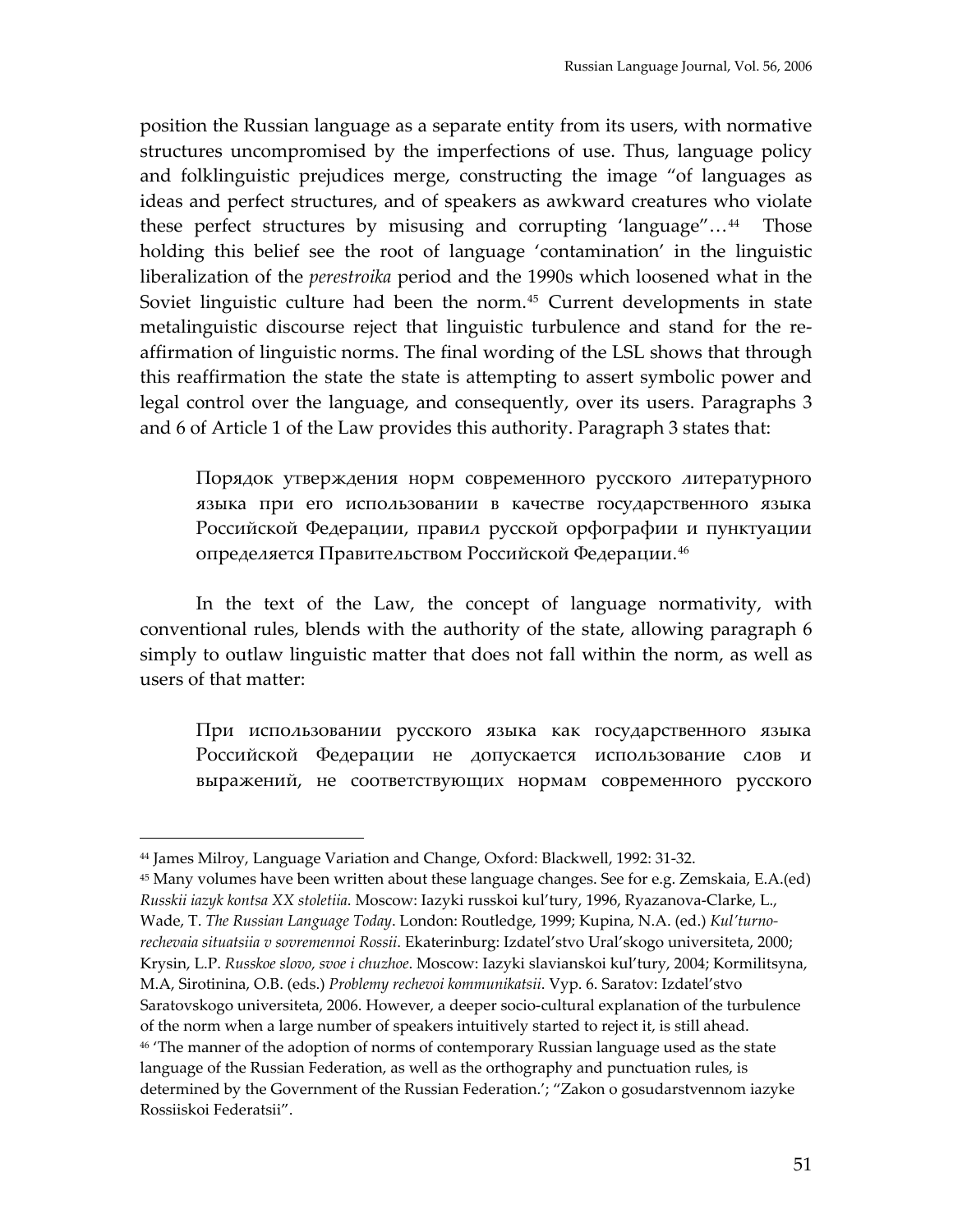литературного языка, за исключением иностранных слов, не имеющих общеупотребительных аналогов в русском языке. [47](#page-16-0)

An interesting question to pose, of course, is what exactly is the Russian language "as the state language"? One can certainly answer this question by arguing that as the Law refers only to "Russian as the state language", it therefore regulates solely the official register, appropriate for official communications and those between the individual and the state. In that light the two paragraphs of the Law quoted above, relating to the norm are only a declaration that the official register of the Russian language should use the linguistic resources of the official register. However numerous comments of those involved in drafting the Law suggest that it intents more than that.<sup>[48](#page-16-1)</sup>

In fact, the state discourse on this matter demonstrates a good deal of confusion. The official efforts to specify what attributes belong to "Russian as the state language" and how these differ from attributes of the Russian literary language, and from those of the vernacular Russian language, have not so far succeeded in making the distinction clear. The Duma debates over the Law proposal are a case in point. For instance, noticeable bewilderment can be sensed in the words of the President's Representative in the Duma, Alexandr Kotenkov, when he demands to вычленить [из языка - LRC] его государственную составляющую.<sup>[49](#page-16-2)</sup> He carries on in confusion, trying to separate Russian as a state language from Russian as an "everyday language" in order to comprehend the proposal in front of him:

То есть что, мы говорим на русском языке только как на государственном, со всеми запретами, ограничениями и требованиями? Я могу по‐русски говорить толькo вот так, оглядываясь, как бы кто чего не так не сказал?...Но просто говорить на бытовом русском можно? По закону, получается, нельзя…[50](#page-16-3)

<span id="page-16-0"></span> $47$  "When using Russian as the state language of the Russian Federation, it is forbidden to use words and expressions that do not comply with the norms of the modern Russian language, excluding foreign words which do not have commonly used equivalents"; ibid.

<span id="page-16-1"></span><sup>48</sup> See for example, V.P. Neroznak, M.V Oreshkina, R.B. Sabatkoev, "Russkii iazyk v iazykovoi politike Rossiiskoi Federatsii", 2002.

<span id="page-16-2"></span> $49$  'to extract [from the language] its state component'; Stenogramma plenarnogo zasedaniia Gosudarstvennoi Dumy Rossiiskoi Federatsii, 7 iiunia 2002 g.

<span id="page-16-3"></span><sup>&</sup>lt;sup>50</sup> 'So, does this mean that we speak the Russian language only as the state language with all its prohibitions, limitations and requirements? Does this mean that I can speak Russian only like that, looking over my shoulder, in case somebody will say something in the wrong way?... but is it allowed to simply speak the Russian everyday language? According to the law, it looks like it is not…'; ibid.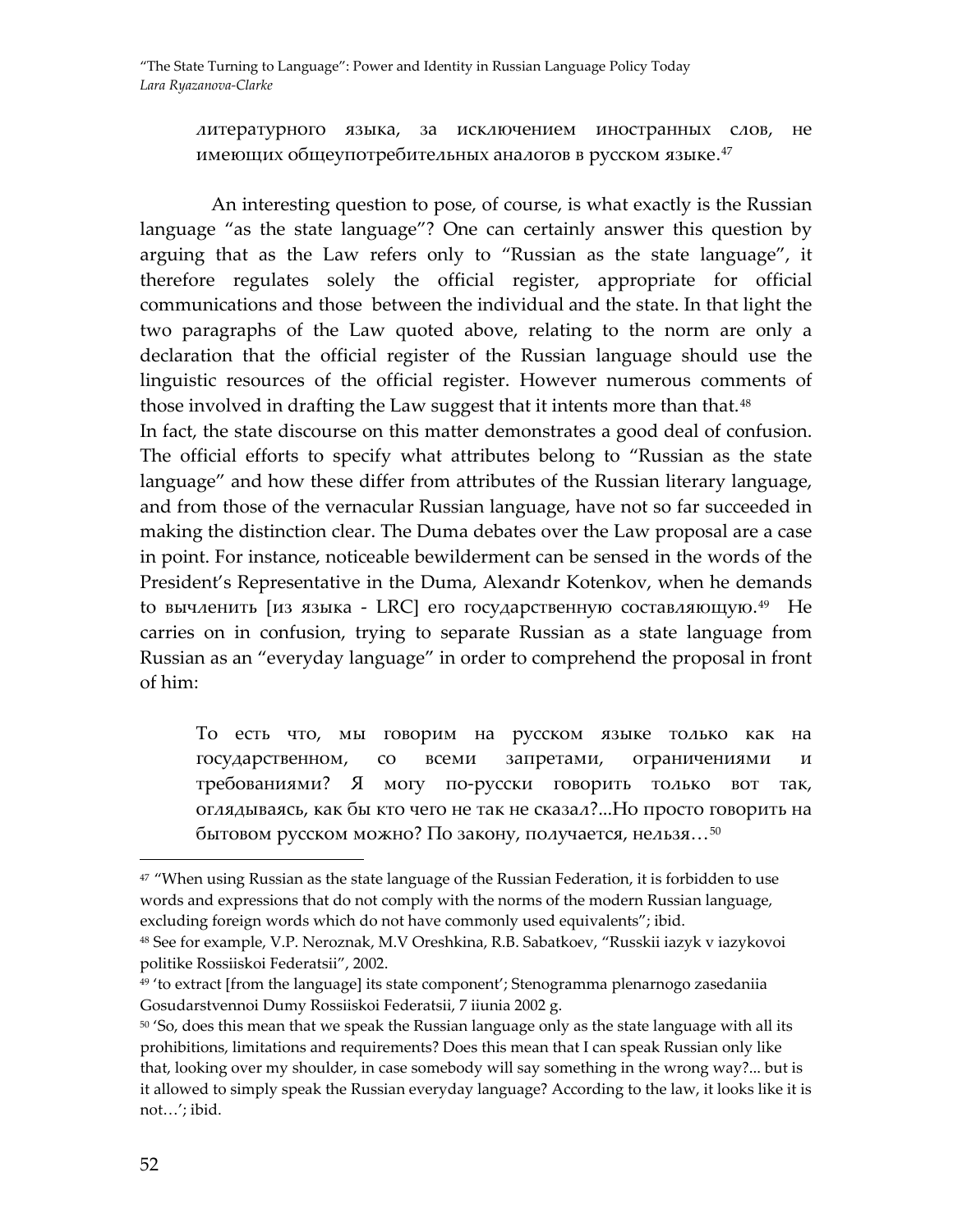The deputy Oleg Smolin (KPRF) is no less confused on the question of the norm, that the state is set to protect. But, he utters a piece of linguistic wisdom: surely if we use the non-standard lexis all the time it then becomes standard (although he quickly labels this as regressive): Более того, уважаемые коллеги, что касается ненормативной лексики. Конечно, мы наблюдаем часто, как *ненормативная лексика превращается в нормативную*. Но что это такое - прогресс языка или регресс?<sup>[51](#page-17-0)</sup>

Not only Duma members, most of whom are not versed in the intricacies of linguistics, but also advisers holding high linguistic positions found it difficult to work out what language matter is to be covered by the normative statements of the Law.[52](#page-17-1) Iurii Karaulov, for example, points out the conflict between the law's objectives and the impossibility of regulating spoken language use, which he sees as falling within the law's jurisdiction:

The fact of the matter is that the authors of this text in some oblique manner have connected two objectives that are of disparate natures and levels. One is the objective of the state, which lends itself to regulation and enforcement by the power of the government. The other pertains to the public use of language and can be deal with not by force but only by public approbation and public opinion. They tried to establish the legal norms for the use of the state language (having established the spheres for its use, the rights and responsibilities of citizens for violation of the law) and at the same time to attribute the firmness of legality to the norms of the speech culture, having in mind a correspondence between the spoken language and the rules of grammar and word use. But latter, i.e., the norm of the speech culture, should not be regulated and such attempts are useless.[53](#page-17-2)

 $\overline{a}$ 

Federatsii" (K X Kongressu MAPRIAL – 29 iiunia – 5 iiulia 2003 g)"; *Mir russkogo slova*, 2. 2003.; Lev Skvortsov, Iazyk moi. Chto rodila gora? Kommentarii k Zakonu o russkom iazyke.

*Literaturnaia Gazeta*, No.9, 2005; discussion of the Law in *Otechestvennye zapiski*, No.2, 2005. URL: [http://magazines.russ.ru/oz/2005/2/2005\\_2\\_4.html](http://magazines.russ.ru/oz/2005/2/2005_2_4.html) (accessed 5.09.2006).

<span id="page-17-0"></span><sup>&</sup>lt;sup>51</sup> 'Moreover, dear colleagues, what concerns the substandard lexis. Of course, we often observe how substandard lexis turn into standard. But what is it: progress of the language or its regress?'; ibid.

<span id="page-17-1"></span><sup>52</sup> See for e.g.: Zaochnyi kruglyi stol na temu "Iazykovaia politika v mnogonatsional'noi Rossii proekt feredal'nogo zakona "O russkom iazyke kak gosudarstvennom iazyke Rossiiskoi

<span id="page-17-2"></span><sup>53</sup> Iu.N. Karaulov, "Pritcha vo iazytsekh. Po povodu zakona o gosudarstvennom iazyke Rossiiskoi Federatsii" URL: [http://www.gramota.ru/mag\\_arch.html?id=293](http://www.gramota.ru/mag_arch.html?id=293) (accessed 10.03.2006).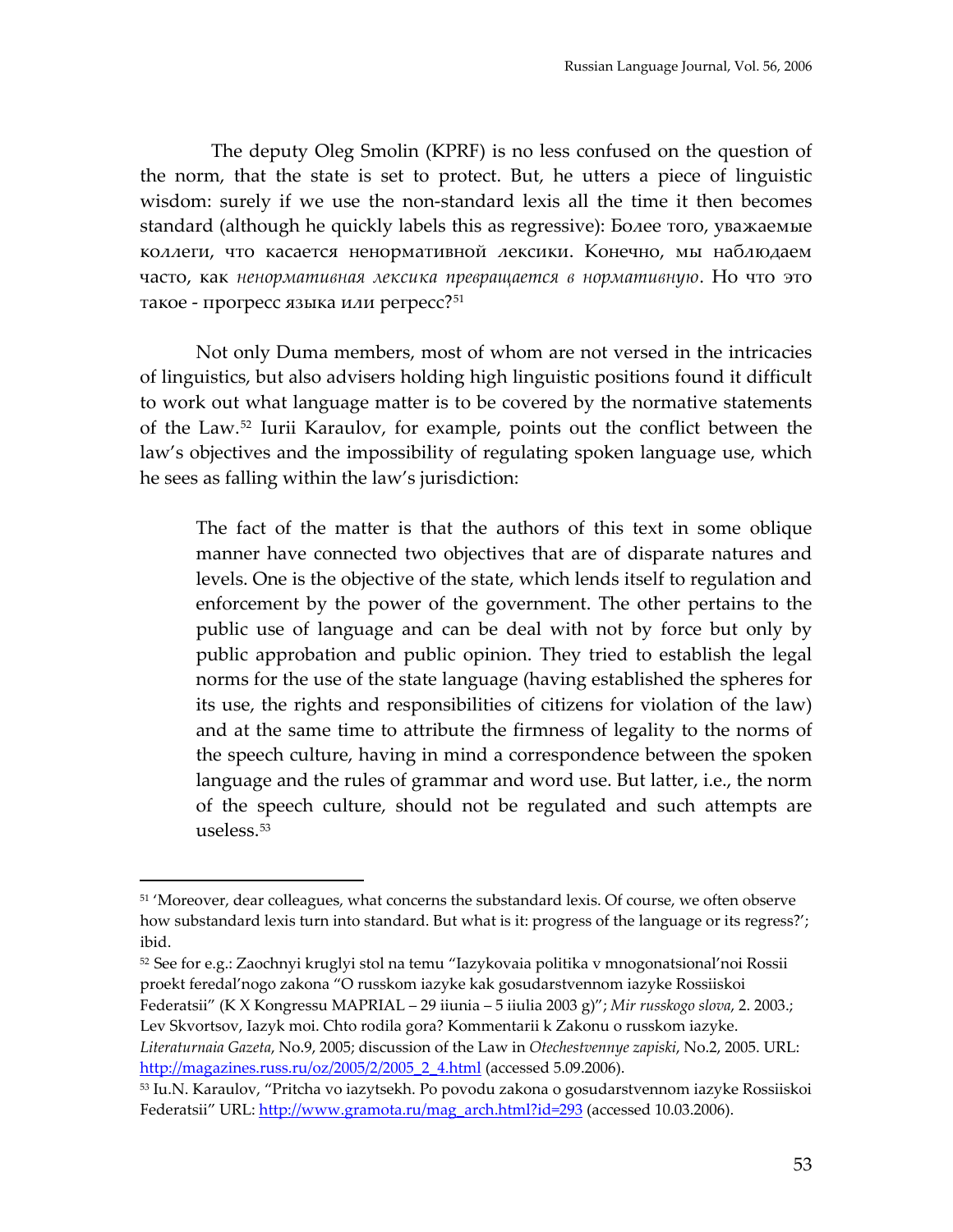The internal contradictions add confusion introduced by the normative language policy result in no small part from a reaction by the Putin government to the chaos and disorder associated with the previous decade and exemplified by the speech patterns that bear the spirit of it. Representatives of state power today treat liberalization of linguistic norms as an aberration, a disease, and even a crime. Contributions by the Duma members and government advisers to the language law debate abound in such opinions. Evgenii Chelyshev<sup>[54](#page-18-0)</sup> for instance, describes the current state of the language with the word беспредел, usually reserved for situations of unlimited and uncontrollable lawlessness<sup>[55](#page-18-1)</sup>, while the deputy Oleg Smolin claims that what has happened to the Russian language is победа криминальной революции над языком. [56](#page-18-2) The Duma member Oleg Shein (Rodina) talks about the return to the norm as the path for national psychological recuperation implying that the present state of the language (and its speakers) betrays some kind of mental disease:

И мне кажется, что будет правильно, если палата сегодня проголосует за его принятие, может быть, по той причине, что это позволит хотя бы где‐то нам слегка начать *определенное психологическое оздоровление* и возврат к тем обычным нормам русского языка, которые у нас, к сожалению, в последнее время оказались исковерканными.[57](#page-18-3)

These examples show how state power is summoning the mythological 'purity' of the Russian language, seen in linguistic norms, to condemn the disorderly legacy of the 'liberal' age and to appropriate the principles of the pure and the orderly as symbols of the Putin regime and of the imperatives o the Russian nation.

To conclude, the modern day intensification of language policy in Russia has numerous political and ideological causes and aims. The official

http://www.rg.ru/teoria/articles/lang/3.htm (accessed: 07.08.2005).

<span id="page-18-0"></span><sup>&</sup>lt;sup>54</sup> the Secretary of the Department of Language and Literature of the Russian Academy of Sciences and the Duma Committee Adviser

<span id="page-18-1"></span><sup>55</sup> В последнее десятилетие мы наблюдаем особенно сильный — граничащий с беспределом — наплыв американизмов 'in the last decade we observe an especially powerful, bordering on the unlimited incursion of Americanisms'; *Rossiiskaia gazeta*, URL:

<span id="page-18-2"></span><sup>56</sup> 'a victory of the criminal revolution over the language'; *Stenogramma plenarnogo zasedaniia Gosudarstvennoi Dumy Rossiiskoi Federatsii, 7 iiunia 2002 g*.

<span id="page-18-3"></span> $57'$  And it seems to me that it will be right if the Chamber votes today to accept it [the law],

perhaps for the reason that this will allow us at least to some extent to start a certain psychological recuperation and the return to those ordinary norms of the Russian language that of late have been unfortunately mangled.'; ibid.